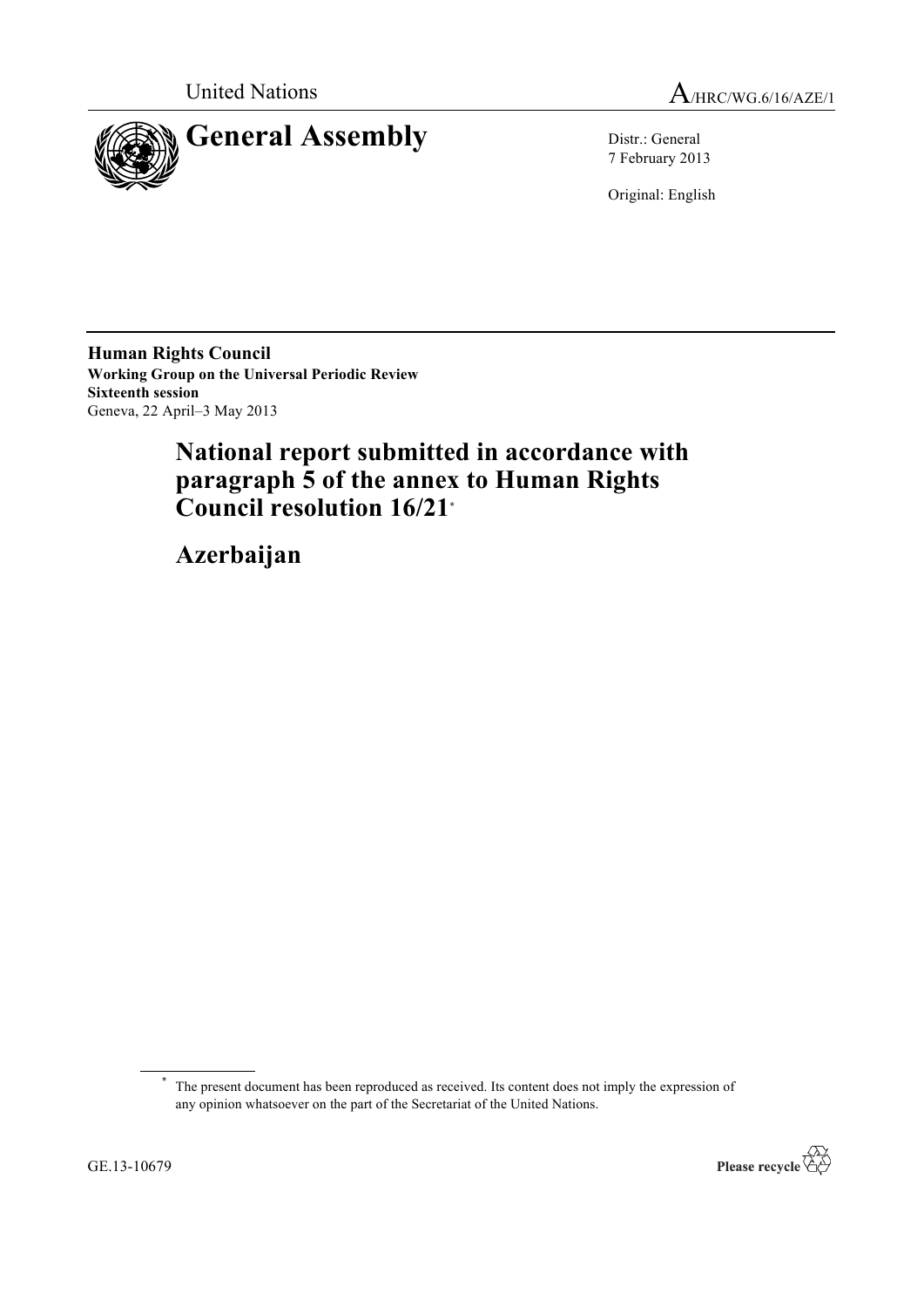# **I. The preparation of the second periodic report**

1. The second periodic report of the Republic of Azerbaijan under the United Nations Human Rights Council Universal Periodic Report mechanism was elaborated by the Working Group established by the Decree of the President of the Republic of Azerbaijan of 13 July 2012. The very second periodic report was elaborated under the guidance of the Ministry for Foreign Affairs and in cooperation with the Administration of the President, Ministry of Internal Affairs, Ministry for Justice, Ministry for Economic Development, Ministry of Labor and Social Protection of the Population, Ministry of Culture and Tourism, Ministry of Education, Ministry of Health, Ministry of Youth and Sport, Committee on State Statistics, State Committee on Refugees and Internally Displaced Persons, Central Commission on Elections, the Office of the State Prosecutor, Ministry for National Security, the Ministry of Defense, the State Council under the President of the Republic of Azerbaijan for the support of non-governmental agencies, State Committee on Religious Affairs, the Office of the Commissioner of human rights of the Republic of Azerbaijan and the State Committee on Family, Women and Children Problems.

2. In accordance with the UN GA Resolution 17/119, entitled "The follow-up of the Human Rights Council resolution 16/21 with regard to the universal periodic review", the second periodic report reflects the information on the implementation of the recommendations accepted during the first review, as well as information on recent achievements on the promotion and protection of human rights in the country.

3. For the implementation of the recommendations given during the first review of the Republic of Azerbaijan under the UN HRC UPR mechanism, the Working Group bringing together the representatives of different state organs was established on 22 December 2010 and the interim report of the Republic of Azerbaijan on the implementation of the recommendations of its first UPR review was presented to the Office of the High Commissioner for Human Rights in 2012. The views and recommendations of the very Working Group were taken into consideration during the preparation of the second periodic report.

4. In compliance with the item 2 (the preparation of the second periodic report in cooperation with civil society institutions) of the Presidential Decree 2366 of 13 July 2012, the draft of the second periodic report was placed on the web-site of the Ministry for Foreign Affairs for reflection of the views of the civil society as well as non-governmental organizations on the very document.

# **II. The legal and institutional mechanisms for promotion and protection of human rights**

# **The National Action Program of the Republic of Azerbaijan on increasing the efficiency of the protection of human rights and freedoms**

5. The issues raised in the recommendations presented during the first universal periodic review of the Republic of Azerbaijan (A/HRC/11/20, dated 29 may 2009) were reflected in the National Action Program of the Republic of Azerbaijan on increasing the efficiency in the protection of human rights and freedoms, which was approved with the Presidential Decree of 27 December 2011.

6. The very National Action Program envisages the realization of the following measures, along with others: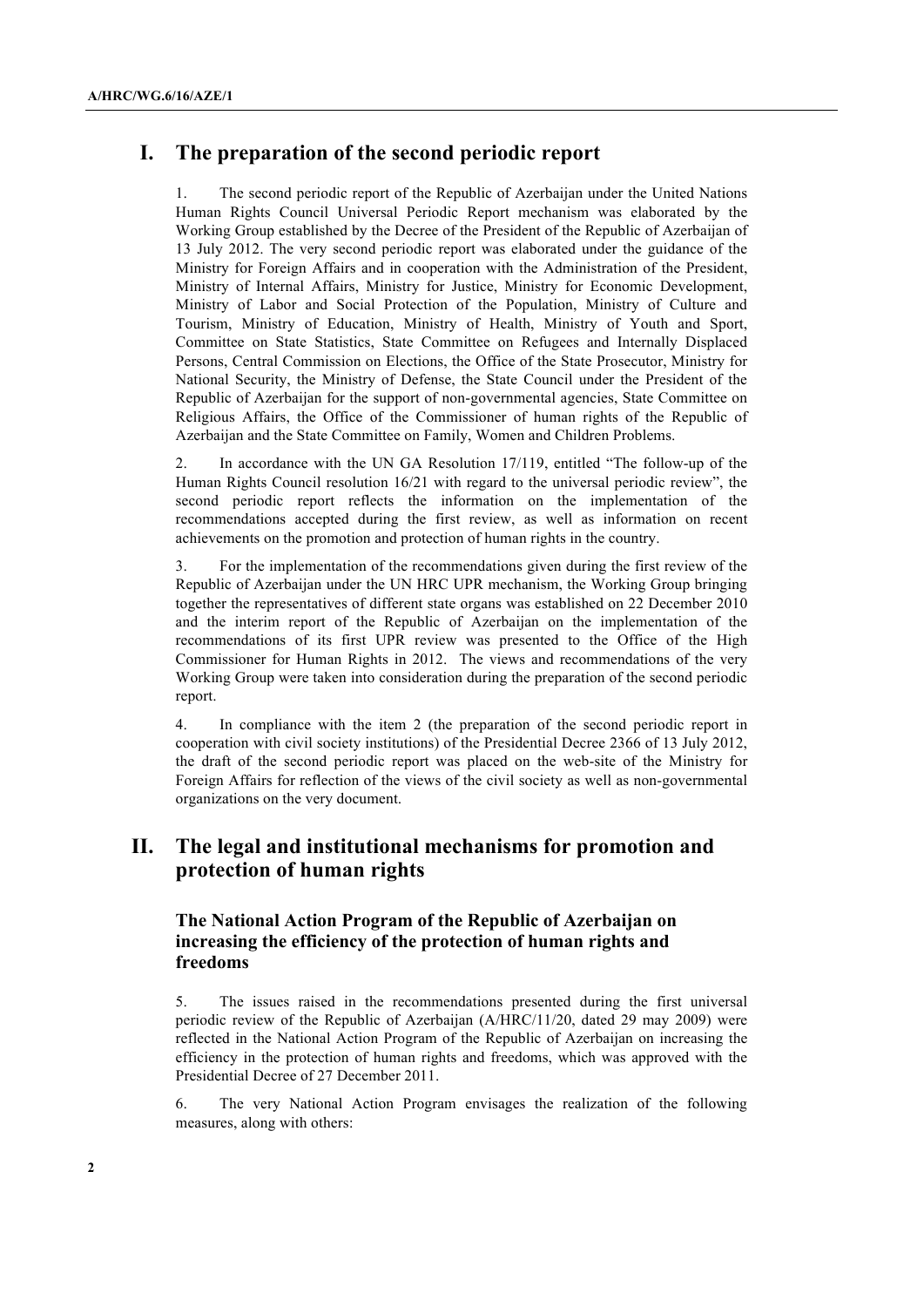- the continuation of the acceding by the Republic of Azerbaijan to the international treaties on the protection of human rights;
- the conduct of researches on the implementation of the provisions of the international documents regulation the protection of human rights by the courts in the Republic of Azerbaijan;
- the guarantying of trainings for the public servants, officers of courts, officers of public prosecutor's office, officers of ministry of internal affairs and lawyers, workers of the office of High Commissioner of Human Rights of the Republic of Azerbaijan and officers of the municipals on international documents on human rights, especially European Convention on Human Rights;
- the preparation and realization of joint projects with the UN specialized agencies and international regional organizations and etc.

7. Furthermore, the National Action Program determines the concrete responsible state organs for its realization. The relevant executive organs cooperate closely with civil society institutions in realization of the National Action Program. The Working Group on coordination of the realization of the National Action Program, consisting of the representatives of executive organs responsible for the realization of the National Action Plan report to the President on its activity on a regular basis.

### **The improvement of the normative legal base**

8. The promotion and protection of human rights is a priority issue for the Government of the Republic of Azerbaijan. Article 12.1 of the Constitution of the Republic of Azerbaijan stipulates that ensuring the rights and liberties of a person and a citizen, decent living conditions for the citizens of the Republic of Azerbaijan is the highest objective of the State. Rights and liberties of a person and citizen listed in the present Constitution are implemented in accordance with international treaties to those the Republic of Azerbaijan is a party. To achieve the very aim relevant normative legal acts are being adopted and control mechanisms for their efficient realization are being established on a regular basis.

9. After the universal periodic review of the first national report, along with other relevant measures, the following laws have been adopted:

- The Law on Education (19 June 2009);
- The Law on Combat against domestic violence (22 June 2010);
- The Law on Ensuring the rights and freedoms of the detained persons (22 May 2012);
- The Law on Ensuring the intellectual property rights and combat against piracy (22 May 2012).

10. According to the article 71.6 of the Constitution of the Republic of Azerbaijan, rights and liberties of a human being and citizen, act on the territory of the Republic of Azerbaijan by themselves. Article 148.2 stipulates that international agreements to which the Republic of Azerbaijan is a party constitute an integral part of legislative system of the Republic of Azerbaijan.

11. In last four years the Republic of Azerbaijan has acceded to the following international treaties, which importantly contribute to the promotion and protection of human rights:

• The UNESCO Convention on the protection and promotion of the Diversity of Cultural Expressions (26 November 2009);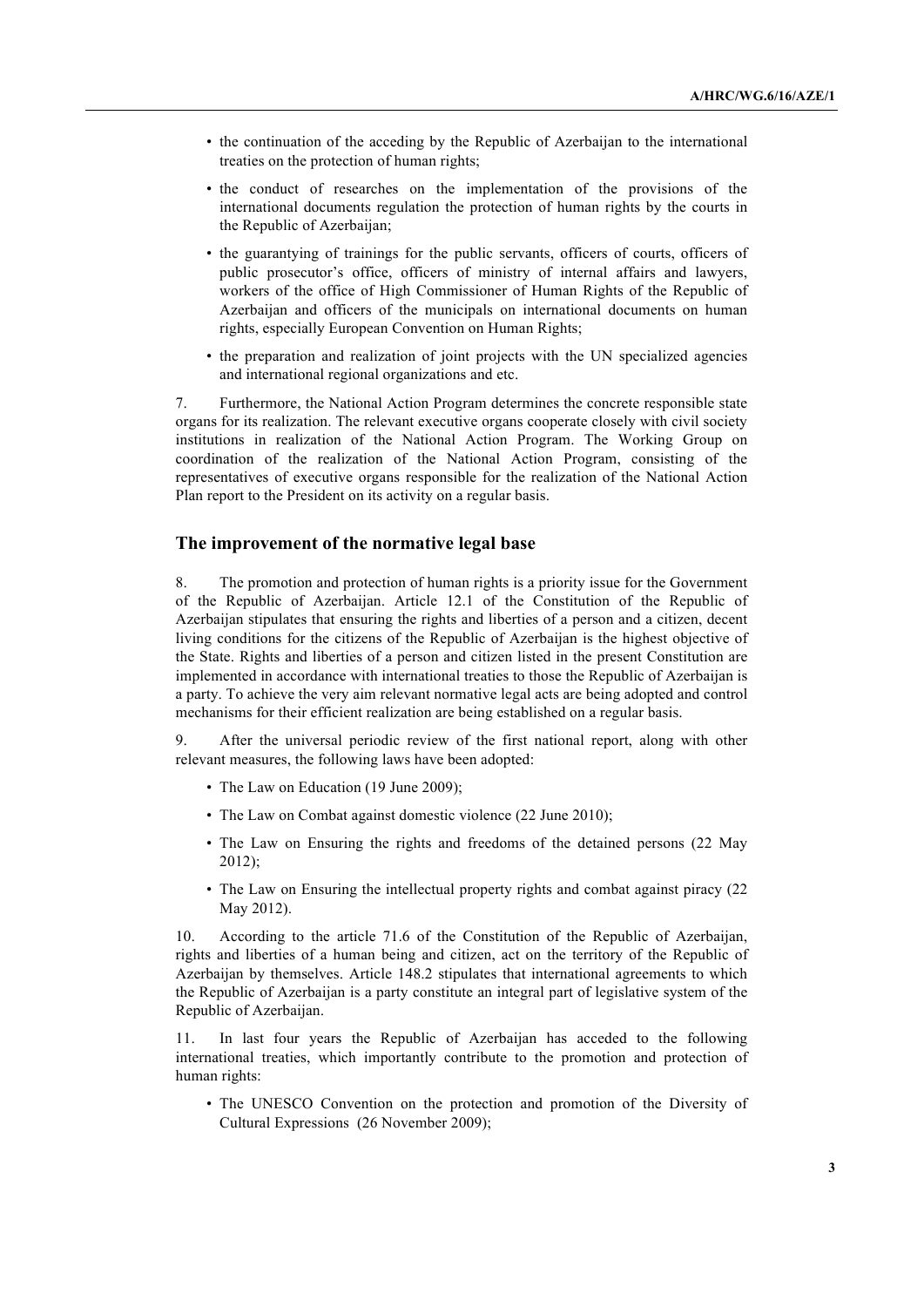- The Convention of the Council of Europe on Action against Trafficking in Human Beings (11 May 2010);
- The ILO Convention No. 156 concerning Equal Opportunities and Equal Treatment for Men and Women Workers: Workers with Family Responsibilities (11 May 2010);
- The ILO Convention No 183 concerning the revision of the Maternity Protection Convention (Revised) 1952 (11 May 2010);
- The Agreement on the establishment of the International Anti-corruption Academy as an International Organization (29 June 2012).

# **III. The measures realized in the sphere of human rights and the implementation of the recommendations**

# **Accede to Rome Statue of the International Criminal Court, ensure the conformity of national legislation to the international commitments and conform the legislation to provisions of the Convention against Torture (recommendation No. 1)**

12. The Republic of Azerbaijan participated at the UN Diplomatic Conference (Rome Conference) of Plenipotentiary Representatives on establishment of International Criminal Court held on 15–17 June 1998 and took part at the adoption of the final statement. Since 1998 till present discussions on different crimes that are under the jurisdiction of International Criminal Court and on its punitive mechanisms are ongoing. From the other hand the formation of International Criminal Court is ongoing. Therefore, the Republic of Azerbaijan observes the process of formation of the International Criminal Court. After the process is complete, the possible accession to the Statue of the International Criminal Court may be reviewed by competent authorities of the Republic of Azerbaijan. Thorough study of proposals concerning the amendments to Constitution and other legislative acts of the Republic of Azerbaijan, necessary for the accession to the Rome Statute must be realized by the relevant competent authorities of the Republic of Azerbaijan. Hence, the conclusion of the formation process of the Statue is important from the view of acceding to it.

### **Measures taken in the fight against torture, other cruel inhuman or degrading treatment and punishment**

13. The Republic of Azerbaijan in accordance with law of 31 may 1996 acceded the Convention against Torture and Other Cruel, Inhuman or Degrading Treatment or Punishment of United Nations of 1984. By acceding to this convention the Republic of Azerbaijan took commitments for creating effective legislation, administrative, court and other measures for prevention of torture and systematic and purposeful steps in this direction were granted by the State. Thus, Article 133 of the Criminal Code of the Republic of Azerbaijan defines psychical agony and hard physical pain caused by permanent beating and other violent acts as a torture crime. During discussion of  $3<sup>rd</sup>$  periodic report of the Republic of Azerbaijan on "Convention against Torture and Other Cruel, Inhuman or Degrading Treatment or Punishment" held in the  $43<sup>rd</sup>$  session of UN Committee against Torture in Geneva on 9-11 November 2009, in response to the recommendation of committee members, the General Prosecutor's Office offered to differ the article 133.3 of the Criminal Code of the Republic of Azerbaijan from articles 133.1 and 133.2 of the Criminal Code which are mostly related to domestic violence and attach it as an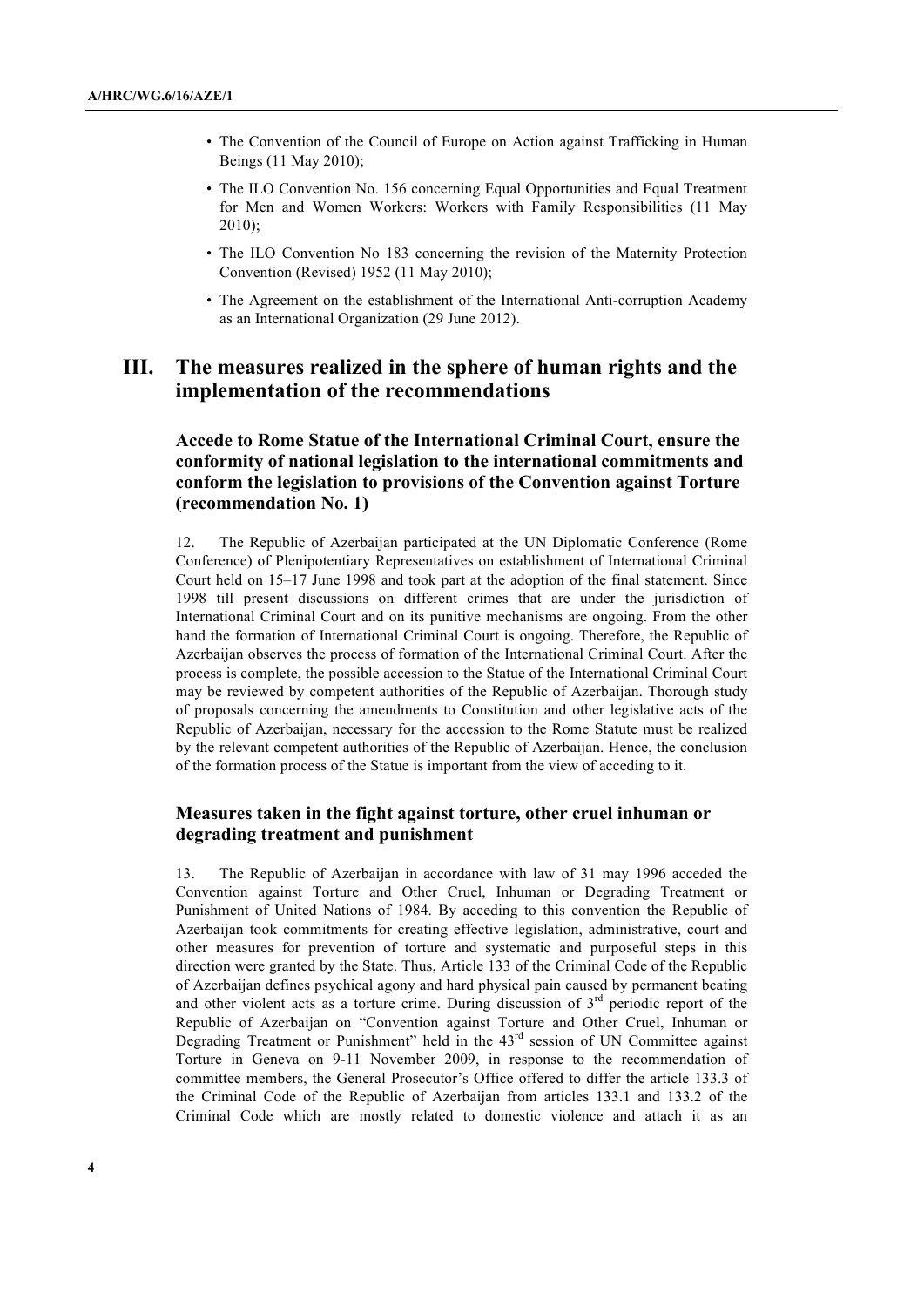independent norm which stipulates an official as an object of crime or a person incited by official to the crime. In accordance with law of the Republic of Azerbaijan "On Amendments to the Criminal Code of the Republic of Azerbaijan" dated 29 June 2012 the word "torture" in the name of article 133 was replaced with "agony", Article 133.3 of that Code was abolished, article 293 of the Criminal Code was renamed to "Torture and Cruel, Inhuman or Degrading Treatment or Punishment not considered as Torture" and "official person of state authority or any other person acting in name of him or any other acting on his incitement or other persons him to be informed" is defined as subject of this article.

14. The Republic of Azerbaijan acceded to Optional Protocol to the Convention against Torture and Other Cruel, Inhuman or Degrading Treatment or Punishment on 29 January 2009 and the Commissioner on Human Rights (Ombudsman) of the Republic of Azerbaijan was appointed as preventive mechanism on 13 January 2009 in accordance with the Optional Protocol. Relevant enlightening and other necessary measures are to be realized for to provide effective implementation of national preventive functions envisaged in the National Action Program of the Republic of Azerbaijan increasing the efficiency of protection of human rights and freedoms.

15. In accordance with the Constitution of the Republic of Azerbaijan human rights and freedoms are applied in conformity with international agreements our state is party to. According to article 148.2 of the Constitution international agreement to which the Republic of Azerbaijan is party to are constituent part of national legislation system (excluding Constitution and acts adopted by referendum) and if collision between normative legal acts and international agreements arises international agreements prevail. Under this requirement of the Constitution during adoption of draft laws all of them are reviewed for conformity with Constitution and international law and in case of contradiction, draft laws are adjusted to international agreements. For this purpose relevant draft laws are examined at international organizations and their recommendations are considered. Moreover according to  $2<sup>nd</sup>$  paragraph of National Action Plan on Protection of Human Rights adopted by order of the President of the Republic of Azerbaijan dated 28 December 2006, the conformity of implementation of commitments arising from international agreements which the Republic of Azerbaijan is party to and of national legislation to international legal documents is granted.

### **Promotion of human rights and cooperation with NGOs in this field (recommendation No. 2, 3, 29, 30 and 32)**

#### **Enhancement of effectiveness on protection and promotion of human rights**

16. In the field of protection and promotion of human rights towards strengthening the institutional and political mechanisms with the aim of simplification of application to courts by population during last 5 years 20 new regional, as well as appellation and the court on grave crimes are established, military court is improved. Taking into account the particular importance of administrative courts in preventing the violation of civil rights by state authorities, administrative-economical courts have been established in 7 regions of the country and began to operate since January of 2011. The increase of work burden at courts related with the rapid economic development of the country led to the increase of number of judges, which reached to 600, increasing twice in recent years, number of court employees increased up to 75%, assistant staff is allocated to every judge. The improvement of the material support of judges was the focus of attention and in comparison with year 2000 their salary was increased up to 30 times.

17. To strengthen the institutional measures in the field of human rights, the implementation of "Justice Reform Support Program" is being jointly realized with the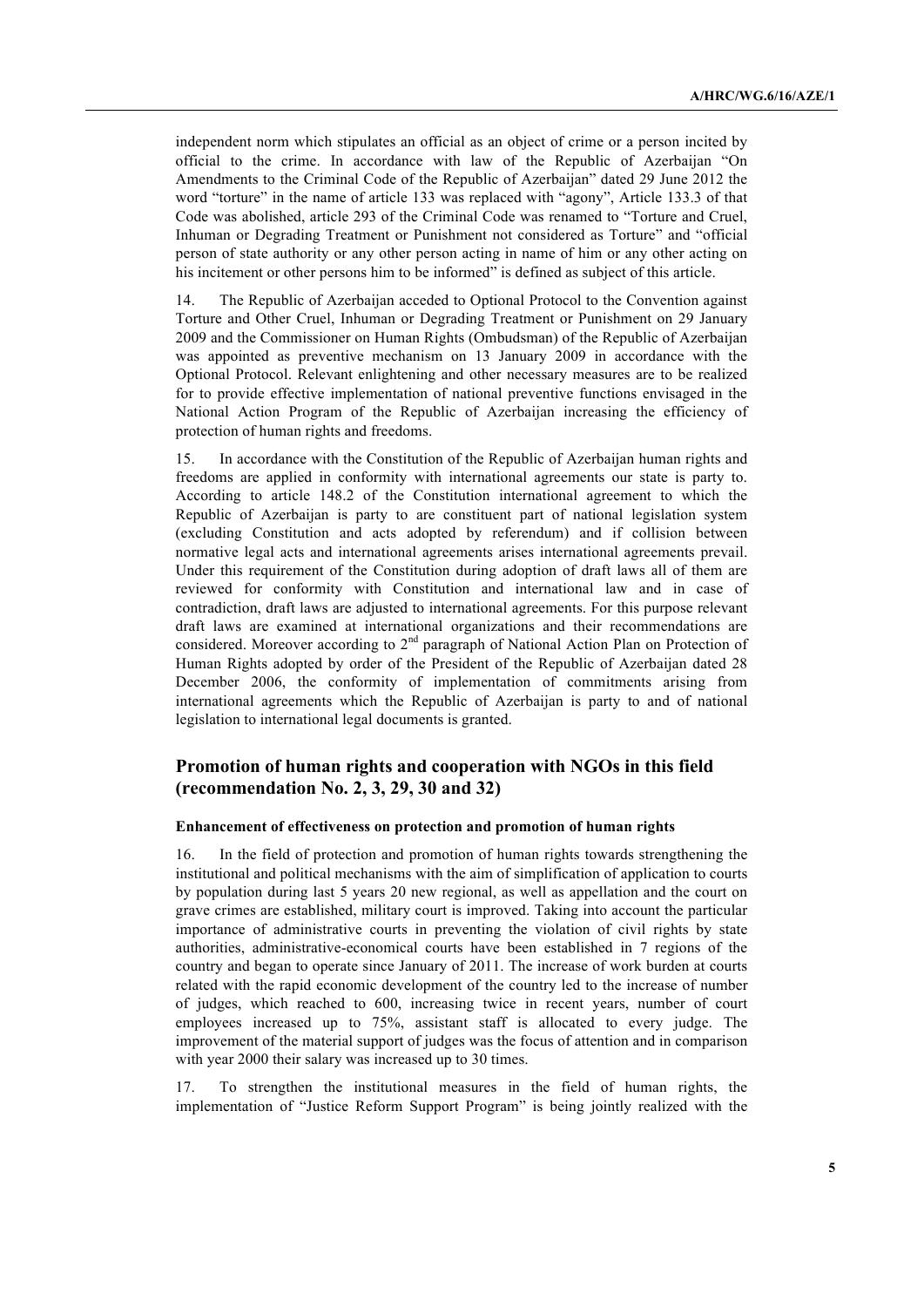European Commission. The main purpose of the program is to support the modernization of the justice system in Azerbaijan by promoting protection of human rights and pre-eminence of law. Program includes measures on 3 directions – improvement the operation of regional justice sectors, strengthening the potential of Justice Academy, supporting the reforms of the penitentiary system.

### **Fight against corruption and enhancement of effectiveness in promotion and providing human rights and freedoms**

18. In line with the recommendations of the European Council Group of States against Corruption (GRECO), some important amendments have been made to the Criminal Code by law dated 24 June 2011. Chapter 33 of the Code was simplified and renamed (Corruption crimes and other crimes against service interest), issues concerning the force of criminal law on criminal acts out of the borders of the Republic of Azerbaijan and circle of official persons arrested for corruption crimes and other crimes against service interest were made precise.

19. Furthermore, according to amendments made to Criminal Code by Law dated 7 March 2012 use of legal criminal measures against legal entities are envisaged for deeds considered in articles 308 (abuse of power), 311 (accept bribes (passive bribery)), 312 (give bribe (active bribery)), 312.1 (Illegal influence on decisions of official person (impact trade)), 313 (duty falsification) and other articles of the Code.

20. According to the Constitutional Law on "Normative legal acts" dated 21 December 2010, particular attention is paid to the expertise of draft normative legal acts in the sphere of the fight against corruption and all normative legal acts adopted in the country are included to the State Registry of Legal Acts (huquqiaktlar.gov.az).

21. International cooperation in the field of the fight against corruption is considered to be of utmost importance. Azerbaijan, being one of the founders actively participates in the work of International Association of Anti-Corruption Authorities which involves more than 140 states; minister of justice of the Republic of Azerbaijan is the vice president of the very organization.

22. The National Action Plans on Promotion of Open Government and on the Fight against Corruption approved with order of the Head of State dated 5 September 2012 aims at promotion of transparency in local and national entities and effective use of potential of the country. Action plans that will cover years 2012–2015 are aimed at granting the sustainability of measures implemented against corruption in the Republic of Azerbaijan, enhancement of transparency in the work of state authorities, formation of governance in accordance with modern standards and promotion of open government principles.

23. "National strategy on enhancement of transparency and fight against corruption" was implemented during 2007-2011 with the aim to improve the activity of the state bodies in compliance with modern standards. Also important measures were defined in strategy on implementation of open government principles. The Republic of Azerbaijan joined all international efforts on promotion of sound governance. Azerbaijan joined new and international initiative on Open Government Partnership in 2011 for to enhance the transparency, to improve the activities promoting the open government, to exchange the international experience in this field as well as to contribute to the international efforts. Furthermore, the Republic of Azerbaijan is one of the founders of the International Anti-Corruption Academy and is party to the agreement "On Establishment of International Anti-Corruption Academy as International Organization" since 29 June 2012.

24. Following measures have been realized for application of principles of transparency in the activity of state authorities and open government.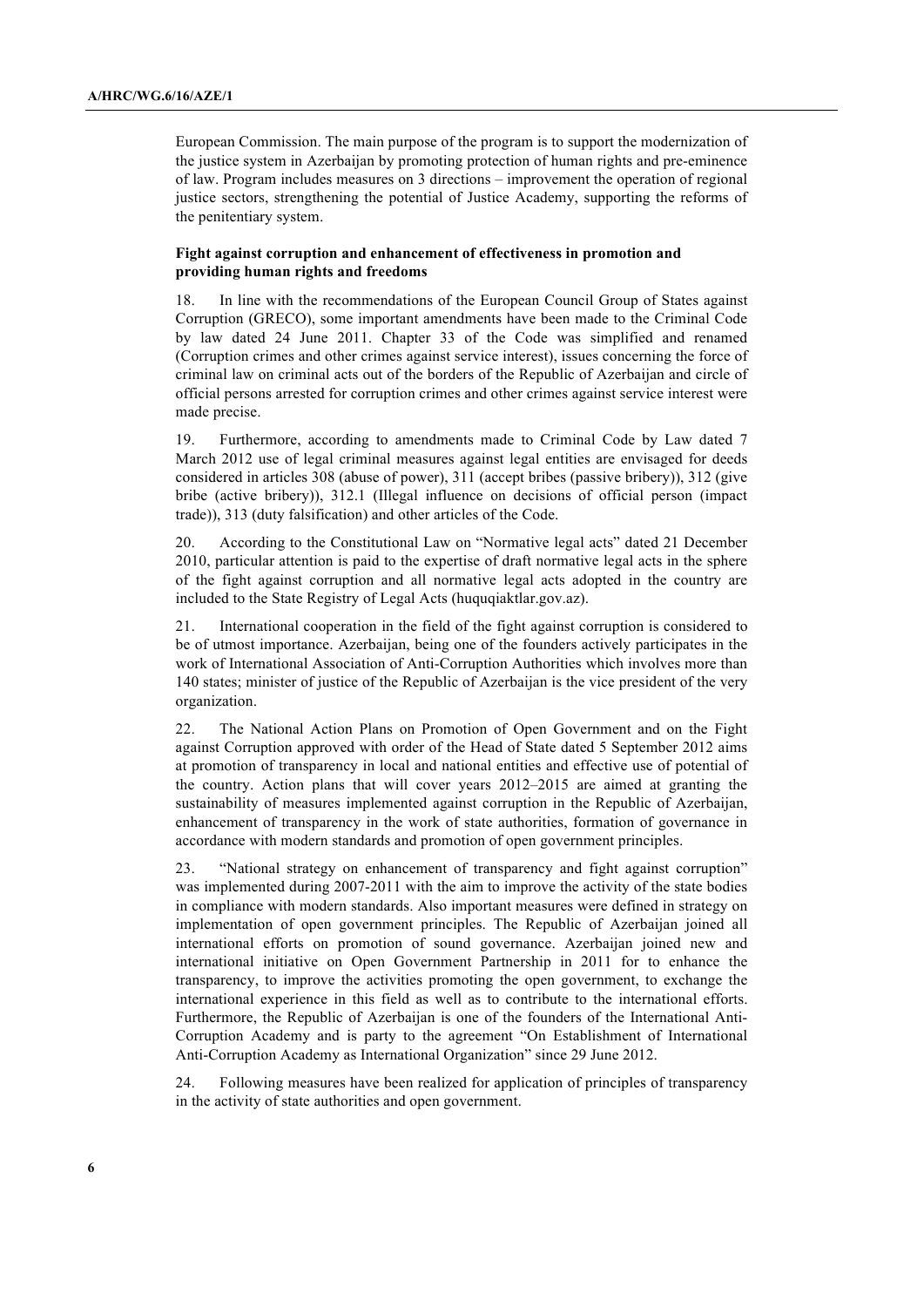### *In the field of ensuring freedom of information*

25. The Law of the Republic of Azerbaijan "On Right to Obtain Information" was adopted in 2005. Supervision of the implementation of the law was entrusted to the Commissioner on Human Rights (Ombudsman) of the Republic of Azerbaijan. Practical work within the framework of "National Strategy on Fight against Corruption and Enhancement of Transparency" was done to simplify the obtaining of information. Measures necessary for presenting the information to public by state organs in a proactive form have been determined.

### *In the field of formation of electron services*

26. In 2010 second "Electron Azerbaijan" program was adopted. Decree of the President of the Republic of Azerbaijan on "Measures towards Formation of Electron Services by State Authorities" was signed on 23 May 2011. According to this decree state authorities formed electron services related to all their activity areas. Common governmental electron portal, www.e-gov.az was established with the aim to guarantee the formation "Singlewindow" principle of electron services.

27. State Agency for Public Services and Social Innovations under the President of Azerbaijan was established on July 2012 with the aim of providing all services by state authorities to public from one place and with more quality and comfort. "ASAN" service centers will operate under the very authority. "ASAN service" centers are authorities providing unit and coordinated implementation of services provided by state bodies. Activity purposes of "ASAN" service centers are followings:

- decrease time loss and additional costs of citizens;
- achieve observing polite manner and ethic norms with regard to citizens;
- enhancement of professionalism level;
- strengthen the trust to state authorities;
- strengthen fight against corruption and enhance transparency;
- more wide use of electron services;
- enhancing the effectiveness of institutional reforms in this field.

### *Cooperation with civil society institutions and guaranteeing the participation of public*

28. Participation of NGOs at working groups under Commission on Combating Corruption is guaranteed. Information and Communication Network of NGOs combating Corruption was established in 2005. The Commission on Combating Corruption joined Network. Network conducted public hearings on all legislation drafts related to combating corruption and transparency enhancement.

29. In response to the recommendation addressed to the Republic of Azerbaijan, its is to be noted that the Commissioner for Human Rights is supervising the implementation of recommendations of the Universal Periodic Review as an independent monitoring mechanism. Commissioner continues its efficient cooperation with NGOs, public and civil society on the implementation of all recommendations. The participation of civil society institutions, local NGOs and communities were ensured in all public hearings held in all cities and districts of the country to monitor the promotion and implementation of the National Action Plan as well as to educate people on the right to vote.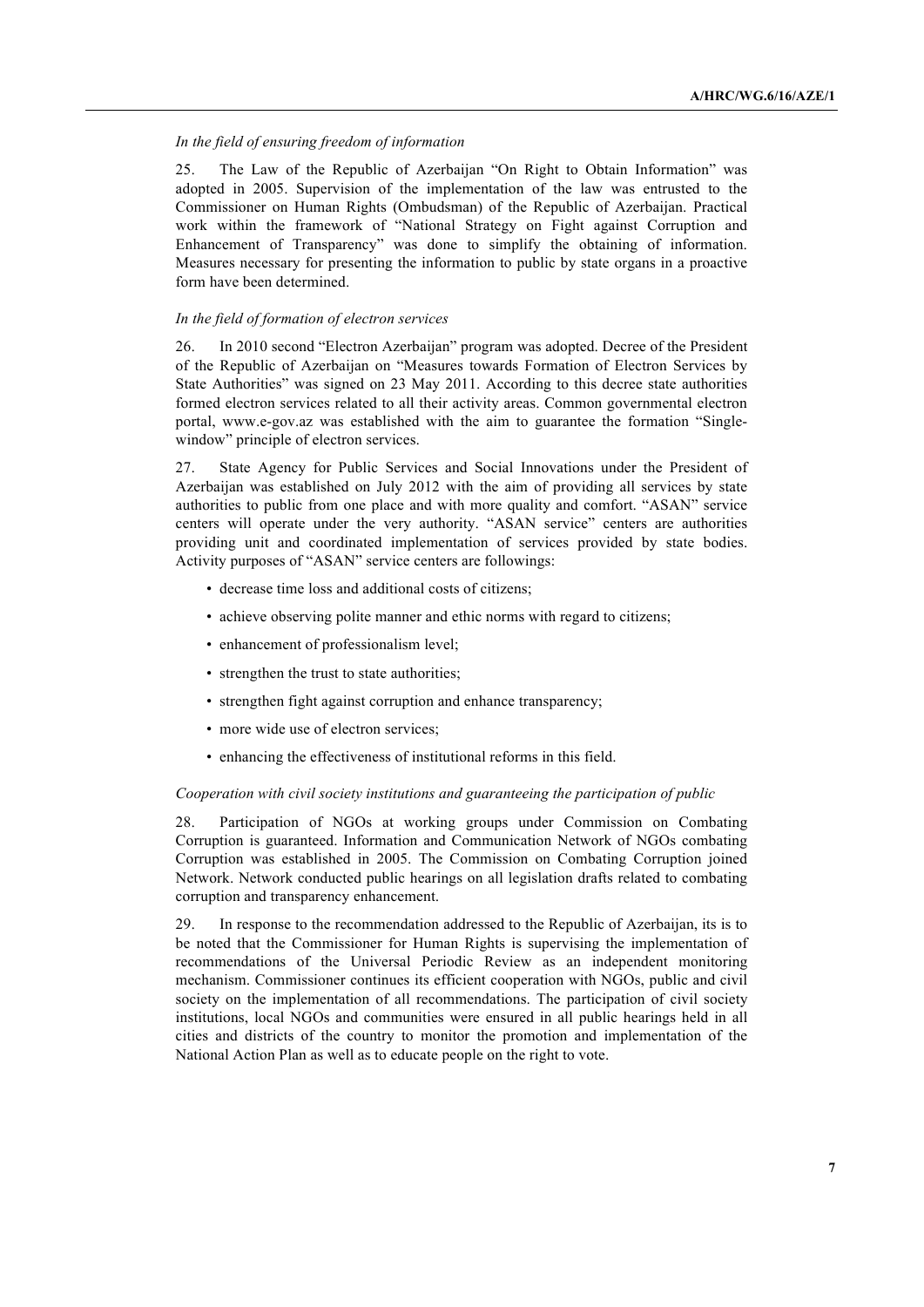#### *Human rights education and trainings*

30. With the aim of broadening the enlightening measures on human rights the following measures are foreseen in the National Action Program of the Republic of Azerbaijan on increasing the efficiency of the protection of human rights and freedoms:

- carry on the work towards preparing, publishing and distributing among population training aids, visual aids, booklets and posters on human rights;
- improvement of scientific research works on human rights and freedoms in universities and science centers;
- enhancing the efficiency of education on human rights and establishment of specialized human rights centers or networks for this purpose;
- translation of decisions of the European Court of Human Rights to Azerbaijani language and its dissemination among relevant authorities;
- granting the studying the international documents on human rights, particularly of the European Convention on Human Rights among public servants, employees of court, public prosecutor's office, internal affair authorities and advocates, apparatus and regional centers staff of Commissioner on Human Rights (Ombudsman) of the Republic of Azerbaijan and municipality members;
- development of human rights sections in libraries;
- establishment and development of web pages of state authorities operating in the human rights field.

31. Furthermore, all relevant authorities of the Republic of Azerbaijan implement durable common projects on promotion of human rights with international organizations (Office of the United Nations High Commissioner for Human Rights, OSCE, European Council and other specialized organizations). Moreover the study of international documents on human rights, particularly European Convention on Human Rights by public servants and by leading education staff is ongoing. The Ministry of Education in cooperation with organizations like UNICEF, International Red Cross, "Reliable Future" Youth organization, ABA/CELLI organization, "Clear World", "International Migration Organization", Conrad Adenauer Fund of Germany, "Save Children" realizes joint projects and programs in the field of human rights education. It must be noted that, the Government of the Republic of Azerbaijan is committed to cooperate with UN Human Rights Council, the Office of the High Commissioner for Human Rights and other mechanisms on human rights on protection and promotion of human rights, which is a priority issue for the Republic of Azerbaijan.

32. Training course under "Know your Rights" motto on topic "conducting enlightening work for preventing earlier marriage" was held in Baku by Ministry of Youth and Sport on 11–13 June 2012. The participants of the training course were socially active youth from regions where "Youth House" functions.

33. With the aim to ensure the implementation of the relevant paragraphs of the National Action Program of the Republic of Azerbaijan on increasing the efficiency of the protection of human rights and freedoms, training courses for youth organizations under topic "Development of Law Culture" were organized by the Ministry of Youth and Sport in Baku on 19–21 September 2012.

34. On 20–22 November 2012 the training course under the topic "Efficient Promotion of Child Rights" for socially active youth from regions where "Youth House" operates, was held in Baku. Event was organized by the Ministry of Youth and Sport in relation with the anniversary of adoption UN Convention on the Rights of the Child.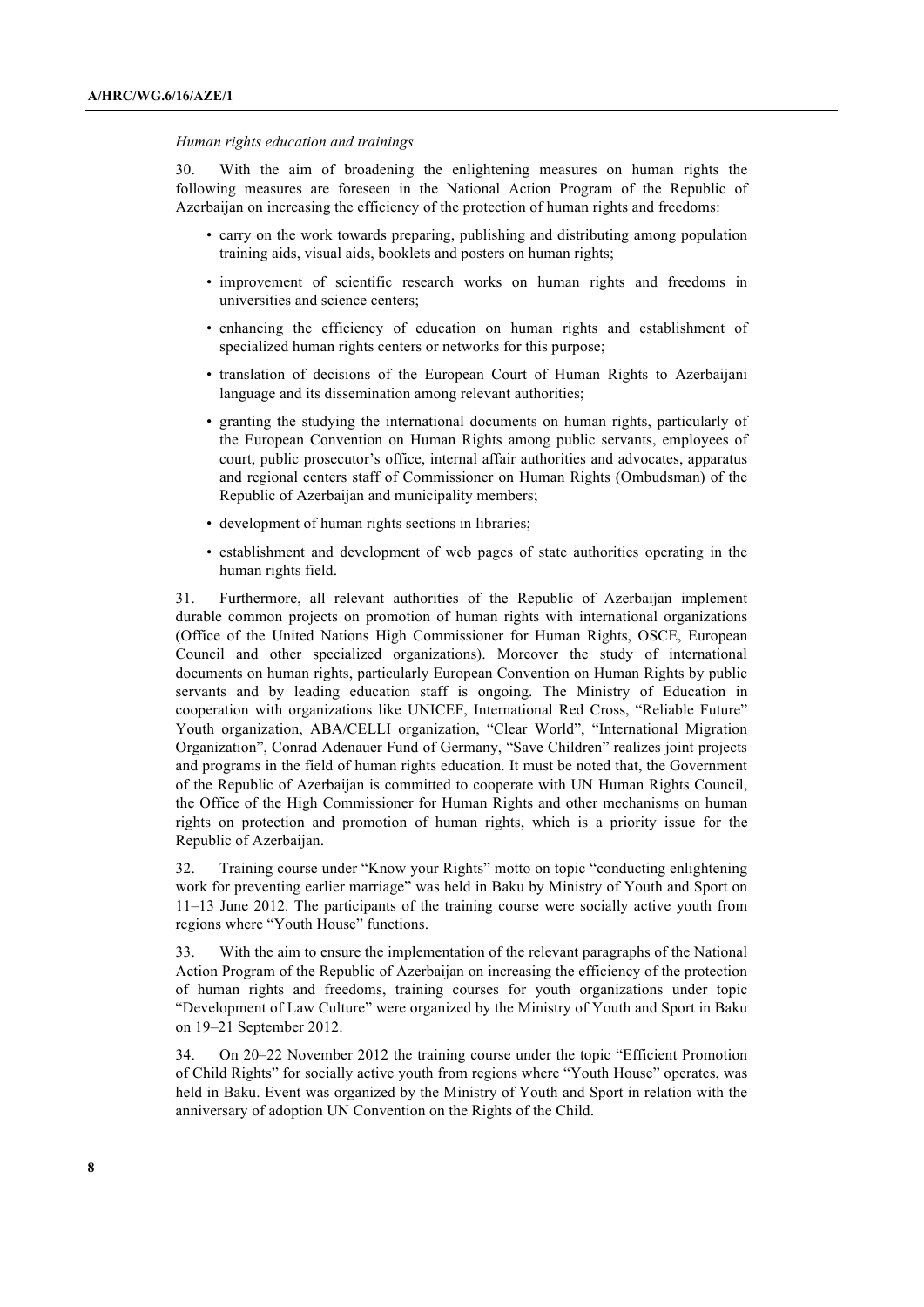### **To implement the voluntary pledges and to issue standing invitation for the special procedures of the UN Human Rights Council (recommendation No. 5)**

35. In relation to this recommendation, it is to be underlined that the Republic of Azerbaijan is cooperating with the Special Procedures-mandate holders of the UN HRC and is committed to the very cooperation. Up to now, the Republic of Azerbaijan has accepted all the visit requests of the UN Special Procedures- mandate holders, for example, the visit requests of the Working Group on arbitrary detentions (2009–2011), Special Reporter on violence against women, its causes and consequences (2008), Special Rapporteur on the independence of judges and lawyers (2009), Special Rapporteur on the rights to freedom of peaceful assembly and of association (2012) and Special Rapporteur on the right of everyone to the enjoyment of the highest attainable standard of physical and mental health (2012). Representative of the Secretary-General on the human rights of internally displaced persons paid visit to the Republic of Azerbaijan on 19-24 May 2010. The Special Rapporteur on the right of everyone to the enjoyment of the highest attainable standard of physical and mental health paid visit to Azerbaijan on 16-23 May 2012.

# **To ensure family, woman and children rights (recommendation No. 6, 7, 8, 9, 10, 11, 12, 22, 23, 26)**

### **Promotion and protection of the rights of women, combat against domestic violence and guarantee of gender equality**

36. It should be pointed out that since acceding to the UN Convention on the "Elimination of all forms of discrimination against women" on June 30, 1995 and to its Optional protocol on February 16, 2001, the Republic of Azerbaijan has pursued systematic and consecutive measures to implement its commitments on realization of effective legislation, administrative, judicial and other relevant measures in the field of protection women's rights. The law on "Combat against domestic violence" was adopted in 2010 taking into consideration the best practices of different states. The notion of domestic violence as well as measures to prevent domestic violence and other relevant measures which was not envisaged in the legislation previously, are regulated by legislation now. Moreover, based on the Presidential Decree No. 537 ordered by the President of the Republic of Azerbaijan on the implementation of the Law of Azerbaijan Republic on "Prevention of domestic violence" dated November 24, 2011, the Cabinet of Ministries of the Republic of Azerbaijan by its Decision No. 89 approved and passed on April 25, 2012 the "Regulations on activities of the centers assisting domestic violence victims" and "Regulations on accreditation of the centers of non-governmental assistance to victims of domestic violence".

37. According to recent related decisions, the Ministry of Labor and Social Protection of Population has issued the directives on setting up standards for the accreditation of the nongovernmental assistance centers for domestic violence victims. At the same time, it is intended to follow up with the establishment of Accreditation Commission comprising in itself the representatives of the relevant state institutions (Ministry of Labor and Social Protection of Population, Ministry of Domestic Affairs, Ministry of Justice, Ministry of Health, Ministry of Education, Azerbaijan Republic State Committee for Family, Women and Children Affairs). The Commission will decide whether the centers created by NGOs meet the minimum required standards. The assisting centers created based on appropriate standards will serve as a shelter for domestic violence victims.

38. The Government of the Republic of Azerbaijan has taken into consideration the recommendations of the first periodic review and therefore, has conducted more intensive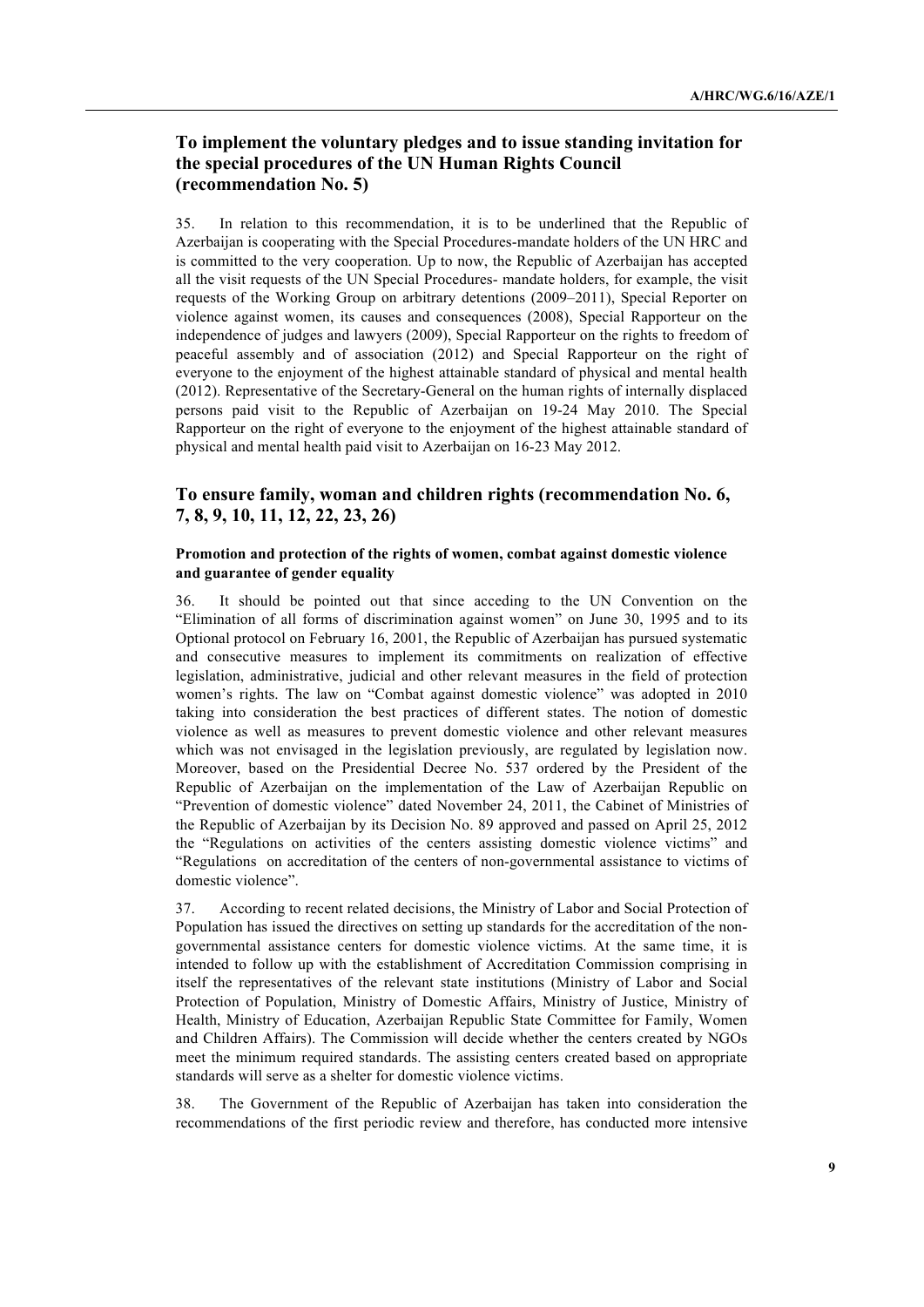actions and raising awareness campaigns on elimination of discrimination against women. Activities such as "Measures to combat family violence", a project to raise attention to the violence towards women and children in families in the regions implemented by the Azerbaijan Republic State Committee for Family, Women and Children Affairs in partnership with "Third Sector" Public Union in May-April 2010; and to intensify the work in this field, extensive awareness raising activities about implementation of the Law of the Republic of Azerbaijan on "Combat against domestic violence" were held by the Azerbaijan Republic State Committee for Family, Women and Children Affairs in penitentiary facility No 4 for women of the Justice Ministry's Penitentiary Service on the topic "Prevention of domestic violence" on February 7, 2011; the Azerbaijan Republic State Committee for Family, Women and Children Affairs in partnership with the Gender Equality and Women's Initiatives Public Union on November 12-14, 2009 also conducted lectures for women on the topic "domestic violence -reasons and its causes" in Neftchala, Lenkeran and Kurdamir cities.

#### **Ensuring gender equality**

39. To address the respective recommendation it is to be noted that, promoting gender equality is one of the priority issues for the Government of Azerbaijan. On October 10, 2006 a Law was adopted on "Guarantees of gender (men and women) equality"; in line with the noted law, another law was adopted dated October 1, 2007 for the purpose of changing some legislative acts; on April 1, 2008 the following laws of the Republic of Azerbaijan were adopted: the Law on "Affirmation of the amendment to the 1st paragraph of the 20th article of the UN Convention on "Elimination of all forms of discrimination against woman""; the Law on amendments changes to the "Civil service Act" and "Employment Act" in compliance with Law on the Guarantees (men and women) of gender equality. According to the changes made to the Family and Criminal Codes on November 15, 2011, the marriage age for women was increased from 17 up to 18 years; moreover, a point of criminal liability was added for the case if a woman is forced into marriage.

40. Also, public awareness-raising campaigns on equal opportunities for women and men were held in successive order, with the close cooperation of state and non-state organizations in this direction.

### **Mothers' and children's health, reproductive health and improvement of maternal death cases**

41. Government of the Republic of Azerbaijan recognizes that the cases of maternal mortality could be avoided; therefore measures are in place in the creation of institutions that provides safe pregnancy and childbirth services as an integral part of ensuring women's human rights.

42. Achievement of the 4th (reducing child mortality rate) and 5th (improving maternal health) MDGs are realized in the framework of the "Action program on the protection of children and mothers' health". "National Strategy on reproductive health" was prepared with the support of World Health Organization Regional Office for Europe and adopted. Moreover, the government together with UNICEF and UNFPA is implementing projects in the direction of combating maternal mortality and morbidity. The "State Program on protection of children and mothers' health" adopted in 2006, ensures protection of reproductive health and safe maternity. "The second National Strategy on reproductive health (2009–2015)" was approved by the Cabinet of Ministers and along with the issue of the prevention of HIV/AIDS and promotion of reproductive health among Youths, the issues related to the development of the criteria of maternal health standards were addressed in the aforementioned document. Presently, it is intended to establish prenatal centers in 7 cities and regions (Baku, Nakhchivan, Ganja, Sheki, Guba, Lenkaran, Sabirabad) and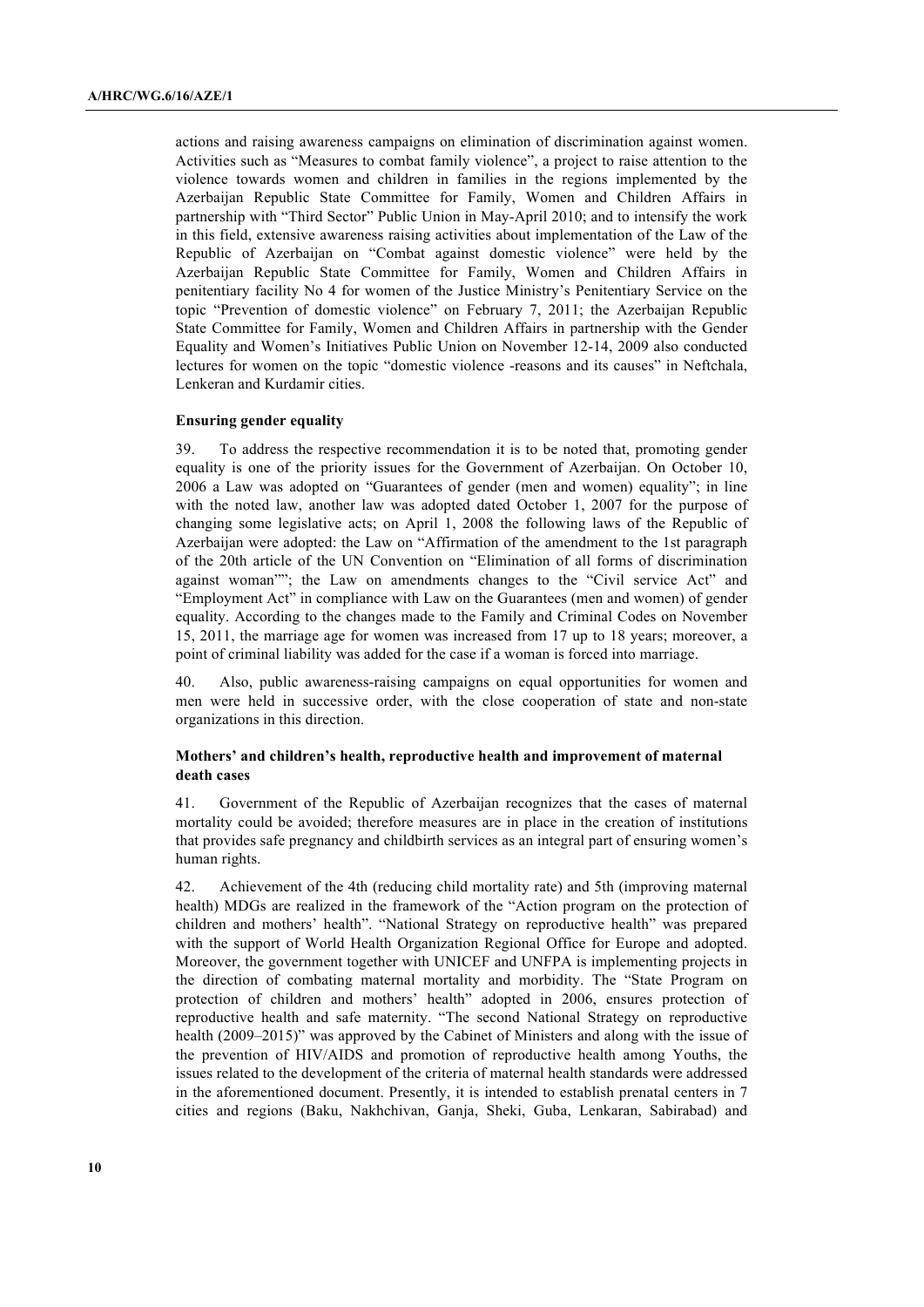provide them with modern equipment. Draft bill "On reproductive health" of the Republic of Azerbaijan has already been prepared and submitted to the National Assembly ("Milli Məclis").

#### **Promotion and protection of the children's rights**

43. By the special order of the President of the Republic of Azerbaijan, the year of 2009 was proclaimed "Year of the Child" in order to focus and strengthen more state care towards the children. For the very purpose, relevant measures were realized in this regard.

44. To ensure the rights and freedoms of children in a more efficient way, the main activity directions have been determined in the National Action Program of the Republic of Azerbaijan on increasing the efficiency of the protection of human rights and freedoms. On May 8, 2012, "Regulation and implementation of state control over the rights of children" was approved with the relevant order of the President of the Republic of Azerbaijan.

45. The purpose of the state control is to protect the rights and interests of the child as defined by the Constitution of the Republic of Azerbaijan, to create a favorable environment to protect children's rights, and to eradicate and eliminate the cases that cause violation of the rights of children. Moreover, national legislation also includes such points as juvenile justice principles that warrants criminal persecution for the under-ages, procedures for prosecutions in the court of justice and expected outcomes from such circumstances involving minor. The cooperation with the UN Children Fund in this field is still ongoing.

46. The referendum held on May 18, 2009 brought positive changes to the provisions related to the promotion and protection of the children's rights. According to the results of the referendum, the state took over the caring for children of orphanages, made provisions for them, put in place appropriate prohibition as preventive measures from getting involved in the activities that negatively influences on their lives, health or morality; also provisions on a ban to employ children under the age 15 and on state control over rights of children were added to the 17th Article of the Constitution of the Republic of Azerbaijan.

47. To provide all sections of the people, particularly the children with qualitative education, the implementation process of the respective state programs adopted in 2009- 2012 to improve the education were sustained and measures necessary for the development in the field of education were taken. Plus, the Law of the Republic of Azerbaijan "On Education" which secures main principles of the policy in the field of right of the people to education and guarantees of appropriate terms on regulation of educational activity was also adopted. The Decree No. 220 of the President of the Republic of Azerbaijan "On putting new financing mechanism into the practice in high schools" was signed for to define the compliance of the directions of the reforms in the field of education to the development tendencies of the higher education in the world. In order to educate and inform law-enforcement authorities more about human rights and freedoms, close cooperation relations have been established with different committees of the Council of Europe in the field of protection of human rights and combat against torture and with other international organizations. As a result of this cooperation, Special Training Program on realization of human rights and freedoms was elaborated; trainings based on the very Program are being conducted at the Police Academy, as well as during the preparation scheme for personnel.

48. To provide the formation and effective operation of the mechanisms of placing children in families, on March 29, 2006, the President of the Republic of Azerbaijan approved the "State program to deliver children from orphanages to families (deinstitutionalization) and alternative care". While implementing the respective provisions of the mentioned program, cooperation was established with the Program Coordinator of the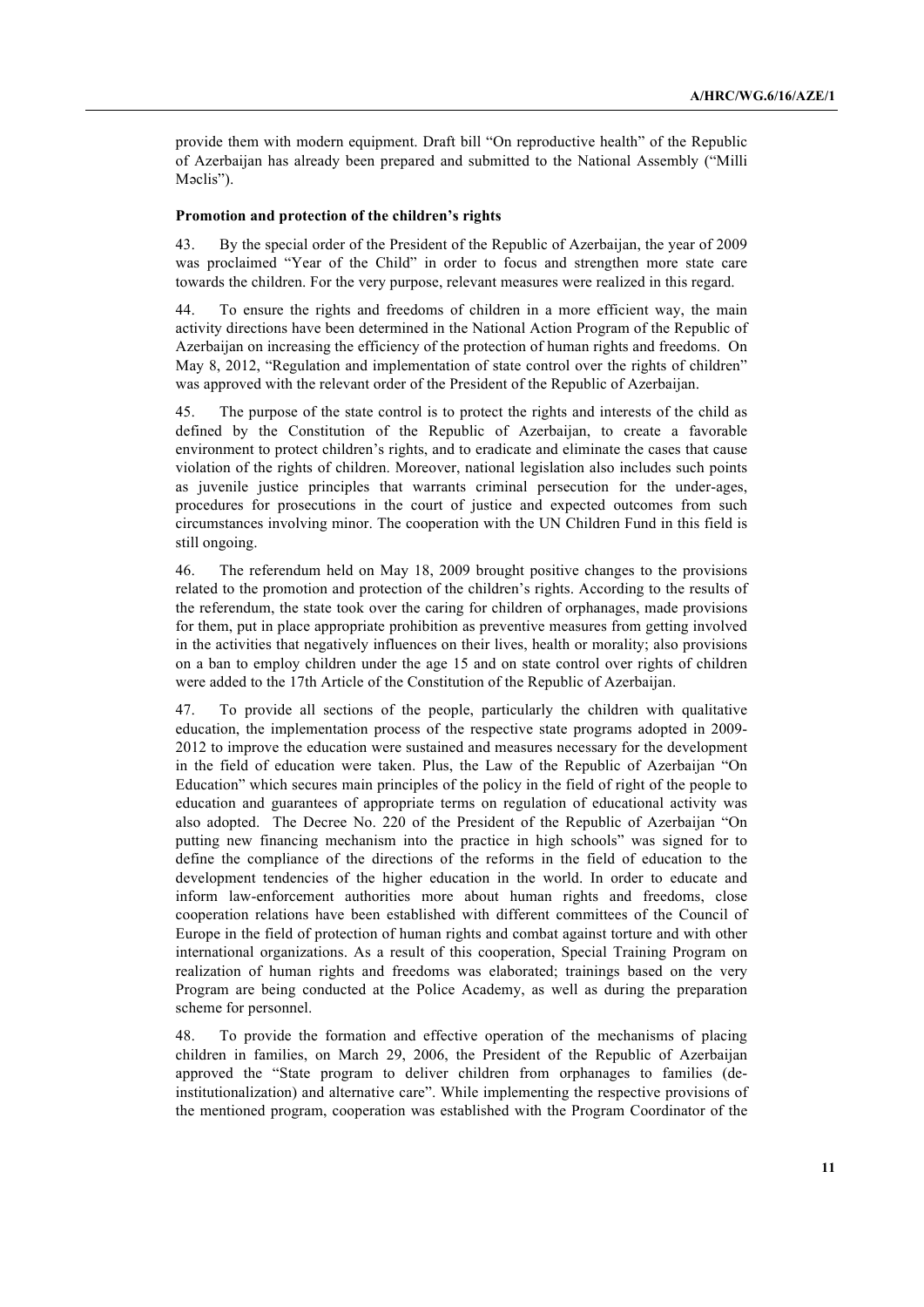Ministry of Education, its local departments and with other committees and organizations. However, during placing the children from orphanages to new families, the state police with other public security service institutions closely cooperated in the process.

# **Ensuring the conformity of quality standards of child care in respective institutions and the promotion of pilot initiatives at the regional level with full federal government support (recommendation No.4)**

49. The Republic of Azerbaijan is a unitary country and therefore the Republic of Azerbaijan does not accept the second part of the recommendation. Regarding the first part, it should be noted that the Republic of Azerbaijan will continue its efforts to monitor the conformity of quality standards in respective institutions.

### **Ensuring the effective implementation of the National Action Plan against Human Trafficking (recommendation No. 13)**

50. In order to combat with human trafficking, the Republic of Azerbaijan has implemented a number of significant legislative actions since 2009. "National Action Plan of the Republic of Azerbaijan to Combat with Human Trafficking for 2009–2013 years" and "Plan of Measures to carry out the National Action Plan to Combat with Human Trafficking for 2009–2013 years" have been approved by the Presidential Order dated 6 February 2009. Moreover, in order to ensure the implementation of the mentioned normative acts the Cabinet of Ministers of the Republic of Azerbaijan issued Decisions on approval of the "Rules of identification of victims of human trafficking" dated 3 September 2009, the Decision on the "Rules of the National Directive Mechanism regarding victims of human trafficking" dated on 11 August 2009 and the Decision on the "Rules of the placement and accommodation of the child victims of the human trafficking in shelters" dated 19 November 2009. Besides, the Inter-Agency Council was established to implement the Rules of the National Directive Mechanism regarding victims of human trafficking in accordance with the Decision of the Cabinet of Ministers on the "Certification of the Rules of the National Directive Mechanism on victims of human trafficking" dated 11 August 2009.

51. At the result of the legislative reforms, in accordance with the Law on amendments to the Criminal Code dated 7 March 2012, legal measures for legal personalities were defined for committing the acts specified in the Article 144.1 (Human trafficking) and 316.2 (Disclosing the confidential information about the victim of human trafficking) of the Code. At the same time, in accordance with the Law dated 11 May 2010, the Republic of Azerbaijan has acceded to the Convention against Human Trafficking" of the Council of Europe.

### **Ensuring freedom of expression (recommendation No. 14, 15, 16, 17)**

52. The freedom of speech has been guaranteed by the articles 47 and 50 of the Constitution of the Republic of Azerbaijan and by the other respective laws. For effective implementation of this right the Government executes various policies in order to ensure the freedom of mass media and to improve their financial-technical resources. These policies include reducing taxes for media bodies, allocating financial loans for them, redeeming their debts at the expense of state budget, and direct financial support.

53. "The Conception of State Support to Development of Mass Media" was adopted in 2008 in order to eliminate problems in media field, to ensure operative implementation of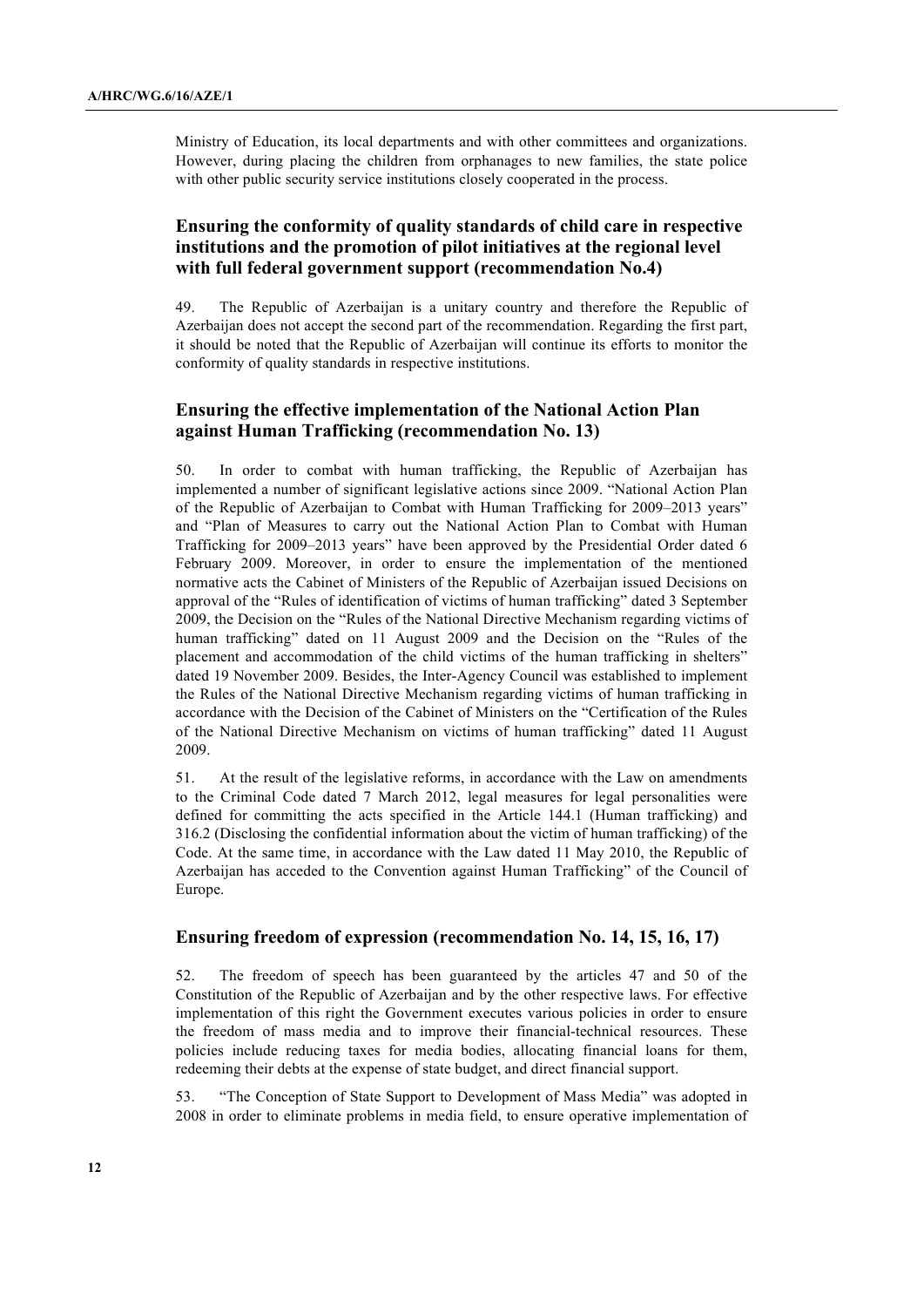the freedom of information, and to support independence of mass media. The Fund of State Support for Development of Mass Media under President of Azerbaijan had been established in accordance with Presidential Decree dated 3 April 2009, and for these purposes the Government regularly allocates financial support from the state budget. The financial support predominantly intended for the development of freedom of expression, speech and information, for supporting independence of mass media, for stimulation of utilization of new information communication technologies, for promoting effective collaboration between society and mass media, for improving professionalism and responsibility of journalists, for strengthening their social protection, for the financing the projects and programs designed for the development and improvement of activities of mass media.

54. Regarding 16th recommendation adressed to the Republic of Azerbaijan, we want to note that all kind of violations of law, including violations against journalists and human rights defenders are widely investigated, relevant measures are taken and those committing such violations are necessarily brought to justice and accordingly punished.

55. Regarding the recommendation about broadcasting foreign radio stations within the territories of Azerbaijan, it should be noted that the foreign radio broadcasting is not banned in the Republic of Azerbaijan. According to the "Law on Television and Radio Broadcasting", which has been examined by experts of Council of Europe and approved to be in line with international standards, foreign radio broadcasting was stopped only on national frequencies. This provision is not intending to restrict freedom of media, on the contrary, it aims to promote the development of local media and with this view the primacy of broadcasting on national frequencies is given to local radios. As in European countries, the AM broadcasting of foreign radios, as well as, their broadcasting through internet, cable and satellite is ensured.

56. Concerning the recommendations on modification of the provisions of criminal legislation about defamation, the National Action Program denotes preparation of recommendations for improvement of the legislation in order to repeal the criminal responsibility for defamation. To that end, the Government of Azerbaijan applied for support in preparation of draft law on defamation to the European Commission for Democracy through Law (Venice Commission) in 18<sup>th</sup> September 2012.

57. Moreover, it is worth to mention that since 2009 the imprisonment for defamation in accordance with the articles 147 and 148 of the Criminal Code has never been employed. Particularly in 2011–2012 nobody was convicted for such offences.

### **Ensuring freedom of assembly (recommendation No. 18)**

58. Regarding the recommendation, Freedom of assembly of everyone in the Republic of Azerbaijan is guaranteed according to the Constitution and International Treaties which the Republic of Azerbaijan is party to. For further effective realization of the freedom of assembly, the "Law of the Republic of Azerbaijan on freedom of assembly" which reflects the guarantees enshrined in international treaties was adopted in 1998. After the amendments were made to the Law in accordance with suggestions of the Venice Commission, in its final opinion the Law was considered to be in line with European standards. According to the Law freedom of assembly can only be restricted when prescribed by law and necessary in a democratic society, in the interests of national security or public safety, for the prevention of disorder or crime, for the protection of health and morals, rights and freedoms of others. As known this provision reflects article 11 of the European Convention on Human Rights, expressing freedom of assembly.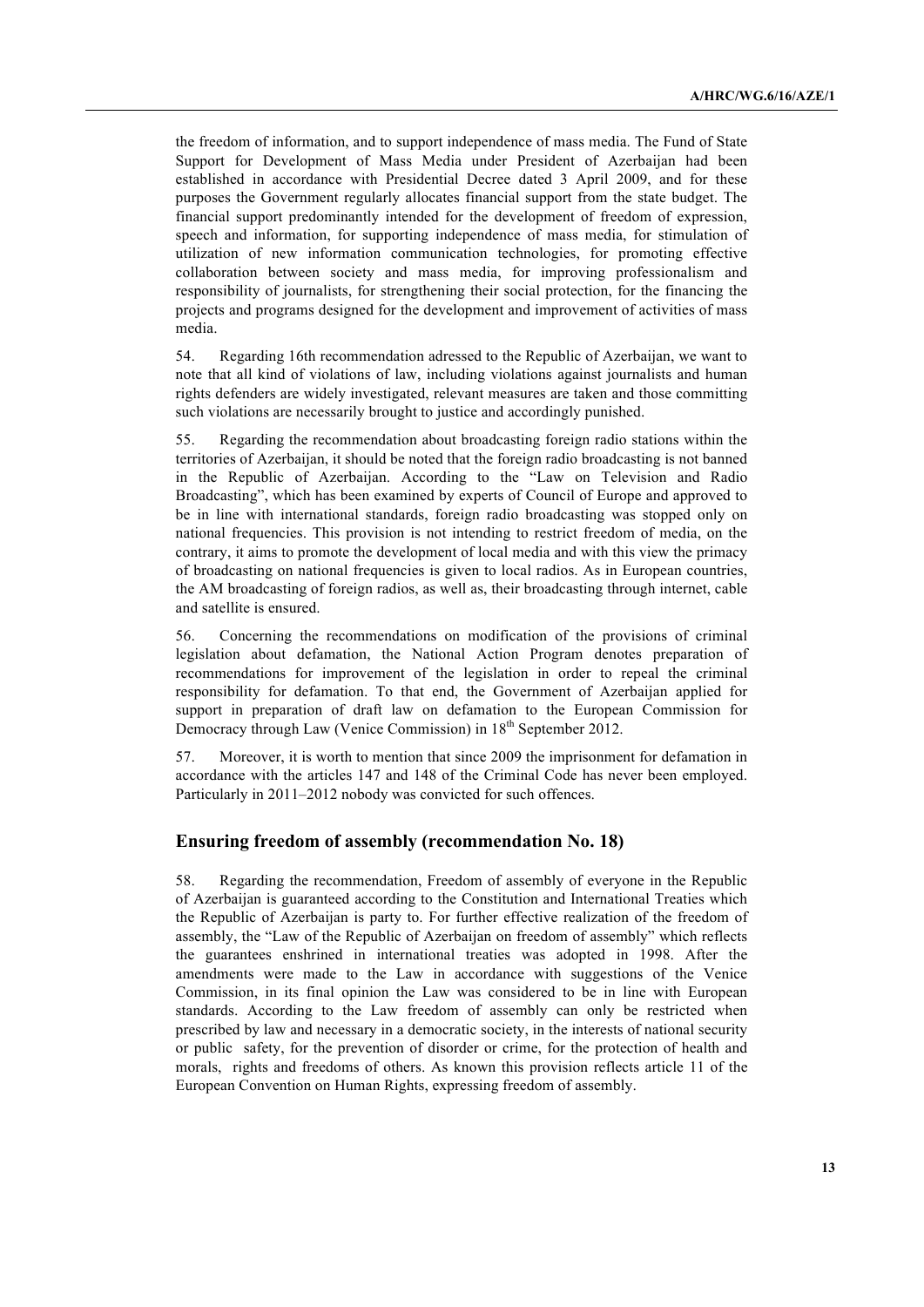59. The limitations of implementation of freedom of assembly are considered within the context of the constitutional norms which sets fundamental human rights and freedoms. According to the  $5<sup>th</sup>$  article of the Law on Freedom of Assembly the route of the street rally. time and venue of the meeting should be coordinated with the local executive body by written notification for execution of necessary measures. Substantiated decision about meeting is delivered to the organizers within 3 business days. At the same time, according to the 2<sup>nd</sup> paragraph of the 24<sup>th</sup> article, 2<sup>nd</sup> paragraph of the 71<sup>st</sup> article, 2<sup>nd</sup> paragraph of the 72<sup>nd</sup> article, 155<sup>th</sup> article of the Constitution of the Republic of Azerbaijan, 3<sup>rd</sup> article of the Constitutional Law on Regulation of the Exercise of Human Rights and Freedoms in the Republic of Azerbaijan, and  $2<sup>nd</sup>$  part of the 11<sup>th</sup> article of the Convention for the Protection of Human Rights and Fundamental Freedoms restrictions necessary in democratic society and defined in the law may be applied to the freedom of assembly enlisted in  $49<sup>th</sup>$  article of the Constitution.

60. All administrative sanctions and other legal measures applied for the persons for unlawfully conducted meetings are in accordance with the national legislation, and in the framework of the recommendations, and standards of international treaties. On the other hand, Prosecutor General's Office of the Republic of Azerbaijan in all situations investigates the proportionality of conducted force by the organs of internal affairs in order to restore public order.

### **Ensuring freedom of religion (recommendation No. 19)**

61. Azerbaijani nation has an old tradition of religious tolerance and harmony and continues its efforts to enhance and develop this tradition.

62. By declaring its intention to establish secular, democratic state which ensures rule of law, the Republic of Azerbaijan does not conduct any registration or documentation of any individual according to his/her nationality and no such norm was defined in legislation. The absence of information about nationality in personal identification documents (identity document, passport etc.) is a clear example of national nondiscrimination.

63. At the result of logical consequences of employed practical measures and state assurance of nondiscrimination right listed in the Constitution of the Republic of Azerbaijan, there is no any criminal record in recent years about national, racial hatred, humiliation of national dignity, as well as the restriction of the rights of citizens on racial or national grounds and violation of principle of nondiscrimination.

64. For the purposes of exchanging experience on promotion of religious tolerance, our republic prioritizes organization of international meetings and conferences. For exchanging foremost experience on promotion of religious tolerance, conferences on "Interreligious Dialogue: From understanding to mutual cooperation" between 6–7 November 2009 and "World Summit of Religious Leaders" on 26–27 April 2010 were held in Baku. Moreover, Baku hosted the first international forum named "State and Religion: Strengthening tolerance in the changing world" during 19–20 December 2012.

65. So far 730 religious communities have been registered in State Committee on Religious Affairs of the Republic of Azerbaijan. 34 of them are non-Islam communities: 22 Christian, 8 Judaic, 1 deity of Krishna and 3 Baha'i religious communities. At the moment, more than 1500 mosques, 6 synagogues, 6 Russian orthodox, 1 Catholic, 1 Lutheran, 2 Albanian-Udi and 4 Georgian Orthodox churches operate in Azerbaijan. All necessary conditions were designed for religious rites and ceremonies of the people in places of worship. Along with that the Government regularly renovates churches, synagogues and other worship places and constructs new ones in the expense of state budget.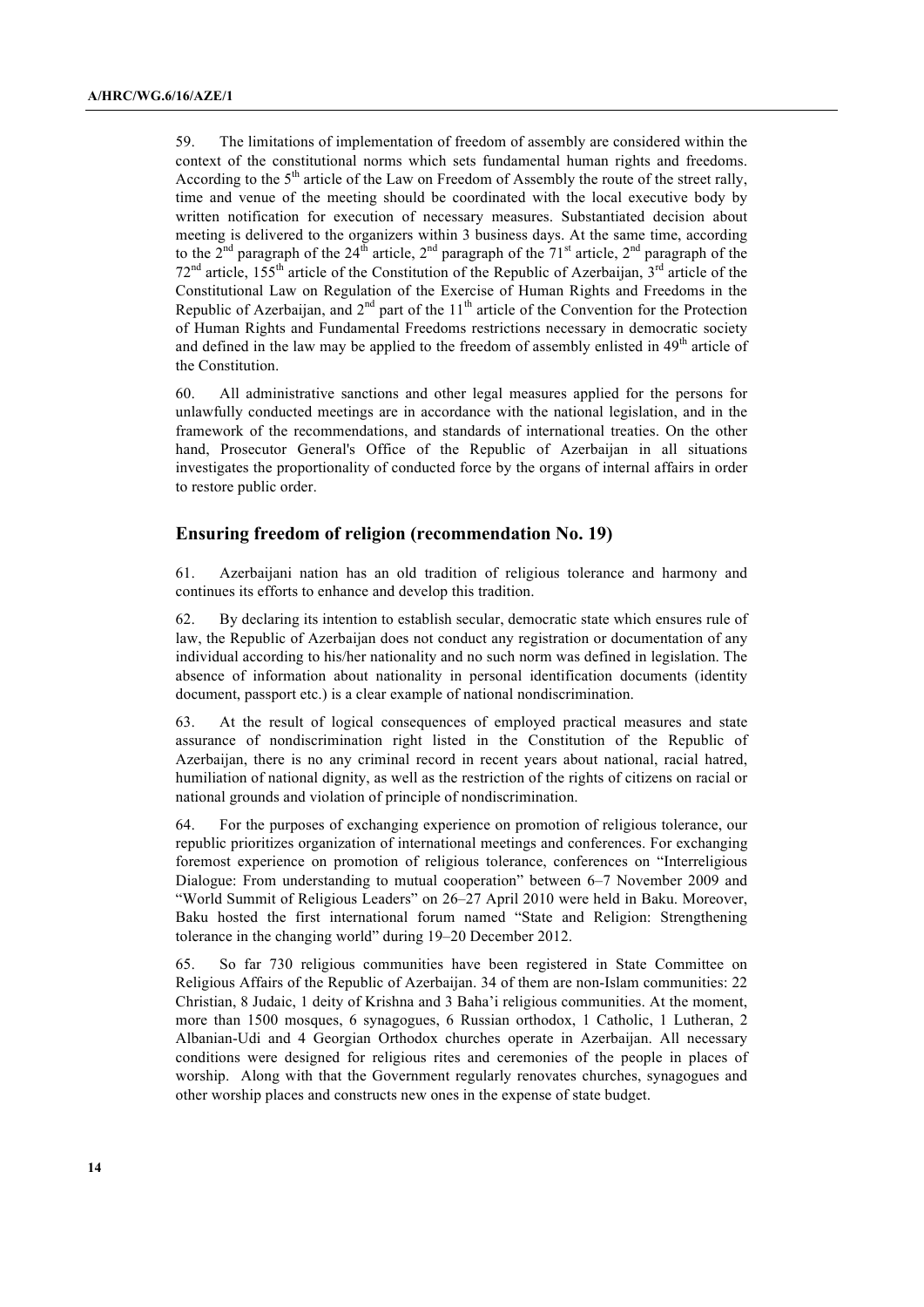66. At the moment projects are being carried for lawful regulation of the activities of religious communities, for the protection of the principles of the freedom of religion, and for the free execution of religious ceremonies and rites. Moreover, preparation of educational and awareness programs which focus on different religions are in the priority of the Azerbaijani Government and such programs are being implemented regularly. Seminars, trainings and meetings which cover all regions of Azerbaijan are being conducted in order to develop interreligion dialogue, to strengthen tolerance tradition, and to inform citizens about essence of religions.

# **Improvement of imprisonment conditions (recommendations No. 20 and 21)**

67. Regular complex activities are being carried out in the framework of cooperation with international organizations in order to adapt penitentiary system to international standards. Improvement of imprisonment conditions of prisoners is also reflected in the "State Program on Development of Azerbaijani Justice System for 2009-2013" dated 6 February 2009. Furthermore, one of the main directions of "Support Program for Reforms in Justice System" which has been jointly implemented with European Commission since 2009, is modernization of penitentiary system.

68. Thanks to the practical assistance and technical support of the International Committee of Red Cross (ICRC) complex measures have been taken against tuberculosis since 1995 and as a result of this, the number of fatal cases among prisoners from the disease has decreased drastically. For the first time in the world, new express-test which enables diagnosing tuberculosis within 1 hour 40 minutes (comparing previously with 3 month) was tested and implemented in the penitentiary institutions of Azerbaijan. The ICRC declared that Azerbaijan does not need its assistance any more and decided to completely handover supervision over tuberculosis to the Ministry of Justice, and emphasized that Azerbaijan is able to spread its positive experience to other countries. In addition, for the purpose of establishing special detention places for juveniles, the new penal complex was constructed for under-ages in Sabunchu district of Baku city.

69. Over this period, the legislative basis that regulates the penitentiary area was further improved, also by taking into account the recommendations of international organizations, the "Law on Ensuring Rights and Freedoms of Persons Held in Places of Detention" and "Internal Discipline Rules in prisons" were adopted.

70. In order to ensure strict control over the protection of rights of the persons detained in penitentiary institutions Inspectorate for monitoring the performance of punishment and the Department of human rights and public relations were established under the Ministry of Justice. Monitoring of the state of convicts is carried out by European Committee for the Prevention of Torture, Commissioner for Human Rights (Ombudsman), and International Red Cross Committee, Public Committee established under the Ministry of Justice which conducts reformatory activities with convicts and carries out public control over the activities of the penitentiary institutions and by non-governmental organizations. To ensure public control over the penitentiary system, the Public Committee which consists of distinguished human rights advocates and NGO representatives had been established since 2006. During this period, the Committee representatives have undertook about 300 visits to the penitentiary institutions. During this visits the terms of detention were investigated and with the participation of the professional lawyers, assistance were rendered when necessary.

71. A special attention has been given to the recommendations presented by European Committee for the Prevention of Torture (CPT) during their visits to the places of detention beginning from 2002. During their 6th and the last visit in 2011 to the places of detention,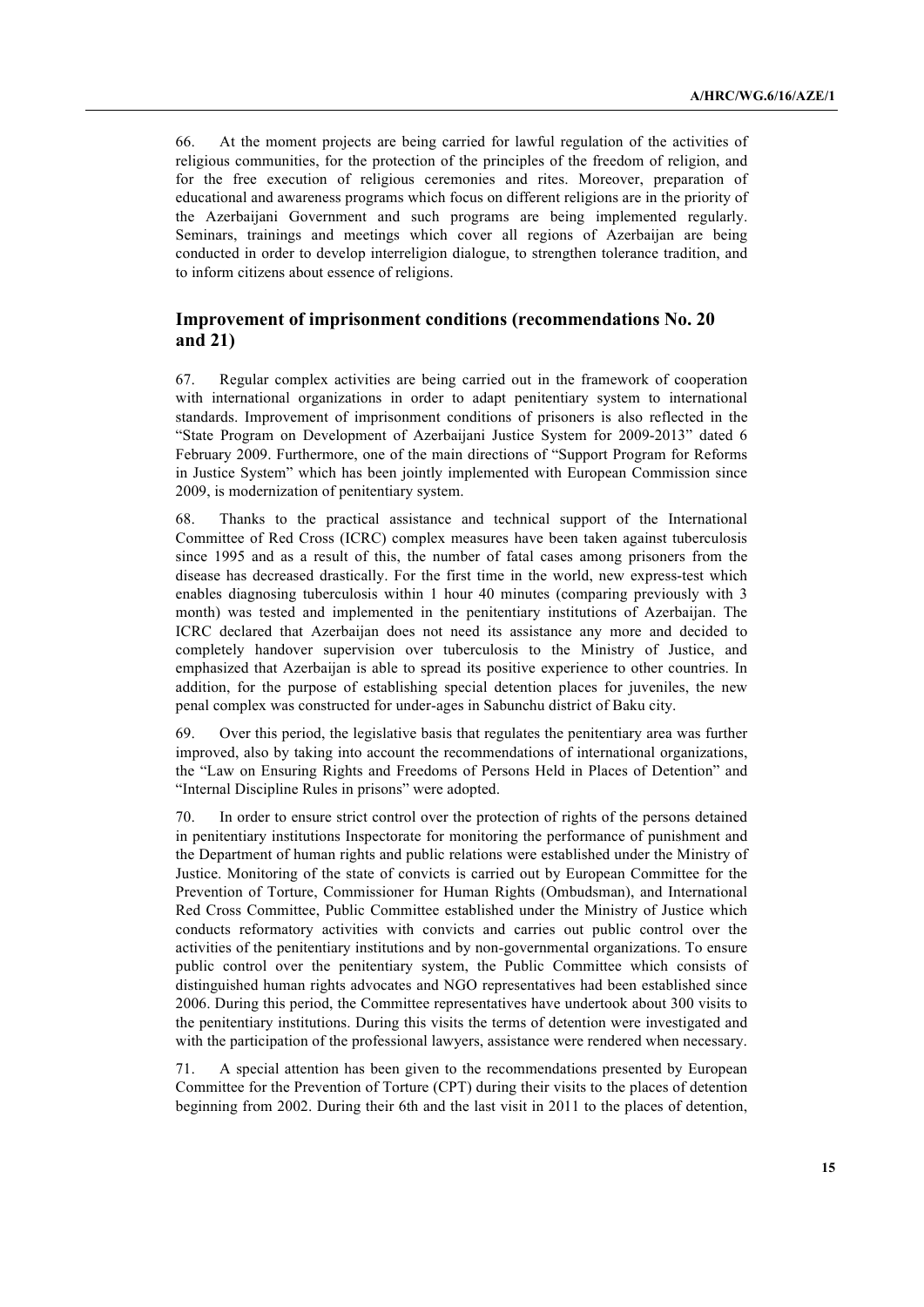CPT Representatives noted that detention terms of the convicts, the medical services that are provided had been improved in a very high grade, and that during the monitoring they did not observe any concerns about torture or misconduct in penitentiary institutions towards convicts instead they have witnessed good conduct.

72. Regarding the recommendation on improvement of the justice system, it should be noted that, adoption of Statue of Ministry of Justice, "Law on serving in the judicial bodies", Presidential order on "Improvement of the judicial bodies", approval of the "State Program on the improvement of the Azerbaijani Judicial system in 2009–2013" is a basis for the development of both Azerbaijani Justice and Penitentiary service. The work in this sphere is ongoing.

73. The new "Law on ensuring rights and freedoms of the persons kept in the places of detention" which is in conformity with international standards and European Penitentiary Rules was adopted on May 22, 2012, provides opportunity for these persons who are caught or arrested: a right to an immediate call to close relatives or to the ones who is of interest according to the legal circumstances at the temporary place they have been detained; detention by guaranteeing personal safety; right after the admission to the place of detention or while in the prison, these detainees are to be informed about their rights and obligations, internal daily routine, including getting familiarized in written form with the regime in that location, also with the rules on how to submit proposals, petitions and complains and if there is need, to keep such written notification with themselves; cannot be subjected to torture or insane or humiliating conduct or punishment; to inform them about all procedural steps while detaining them in the jail; meeting with their council for the defense or legal representative etc. are legal guarantees for ensuring their human rights.

### **Promotion and protection of the rights of persons with disabilities**

74. The Republic of Azerbaijan acceded to the UN Convention on the Rights of Persons with Disabilities and its Optional Protocol on January 28, 2009 and the Government submitted its Initial Report on the activities for promoting and protecting the rights of persons with disabilities to the UN Committee on the Rights of Persons with Disabilities. Following the accession of the Republic of Azerbaijan to the Convention additions and amendments were made to the "Law of the Republic of Azerbaijan on Prevention of Adult and Child Disability, Rehabilitation and Social Protection of Adults and Children with Disabilities" which was adopted on August 25, 1992.

75. Moreover, it is projected to develop the Action Plan for 2012–2015 in order to establish social institutions for increasing the employment of persons with disabilities, improving the rate of employment and their integration to the labour market in accordance with the component of the "Development of Improved Employment Services" in the framework of the project of the "Development of Social Protection" which is conducted jointly by the Ministry of Labour and Social Protection of Population and the World Bank.

76. A pilot day care center is functioning in Sarai Boarding House upon the initiative of the specialized non-governmental organization supported by the Ministry of Labour and Social Protection of Population starting from January, 2010. The principal goal of the project is to create an opportunity for transferring children with disabilities to families. It means that a child's right to grow up in a family is maintained, he/she spends days in the center and goes home in the evening. The day care center also helps to mutually integrate and adapt children with disabilities and their parents to society.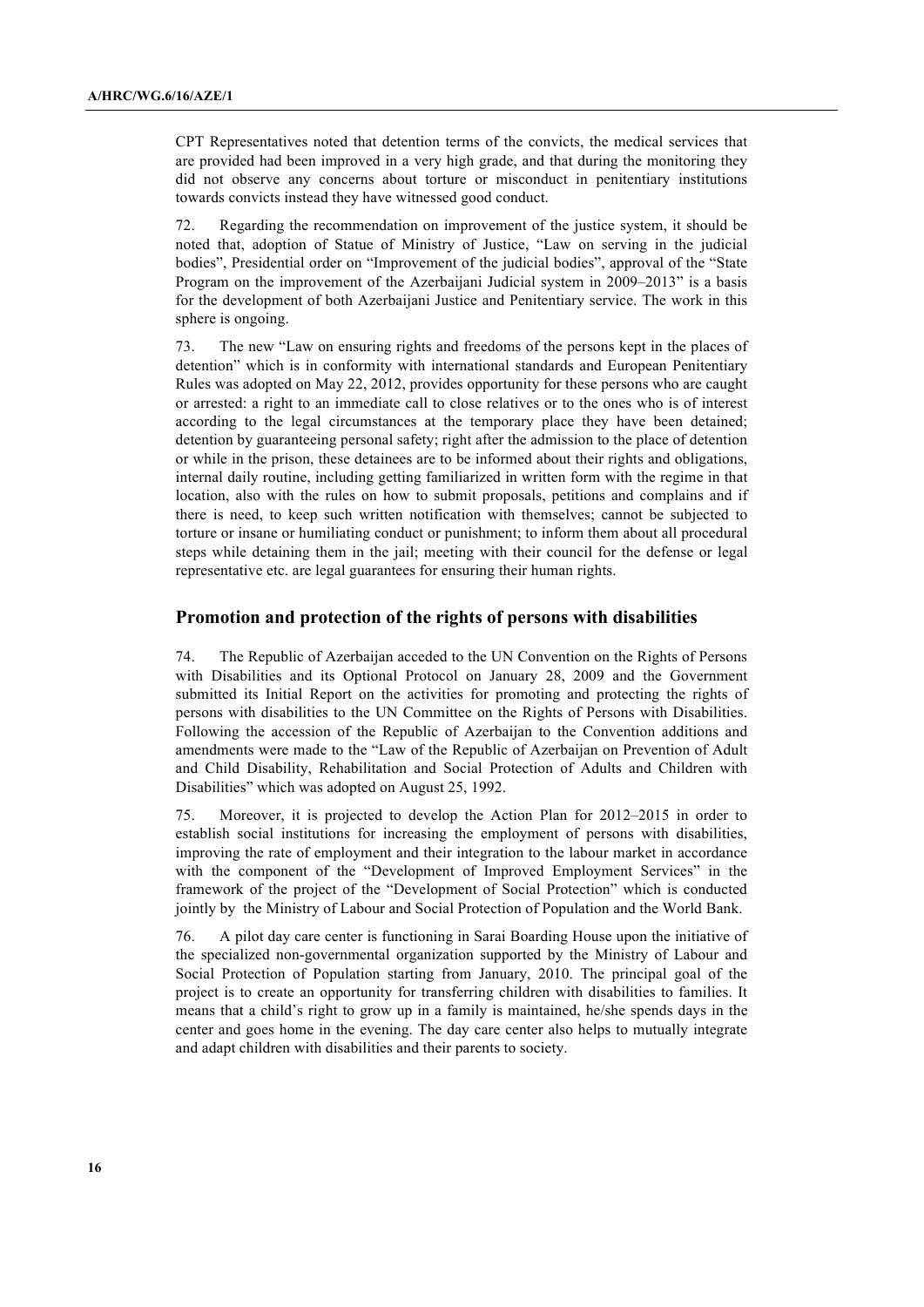# **Elimination of poverty and social policy (recommendation No. 24 and 25)**

77. We would like to stress that "the State Program on Poverty Reduction and Sustainable Development in the Republic of Azerbaijan for 2008–2015 year" was approved by the Order of the President of the Republic of Azerbaijan dated September 15, 2008 in order to continue activities aimed at further development of good trends of economic and social life of the country, improvement of wellbeing of the population and reduction of poverty. The program includes 9 strategic objectives and 34 targets. They mainly cover the targets determined to achieve the millennium development goals. The implementation of the above mentioned State Program was started in 2008 and every yearend a progress report is developed and submitted to the respective authorities.

78. The Targeted Social Assistance (TSA) program, one of the most effective social assistance programs aimed at reduction of poverty in the country and other suchlike programs implemented in the expense of the state funds of Azerbaijan independently from international donors, are signs of our country's sustainable political and economic power. Unlike many countries legal acts governing the social assistance program implemented in the country is more liberal and imposes no restriction with regard to the term of participation in the program. The review of the created TSA database shows that 73% of beneficiary families are families who are reiterated receivers as of December 31, 2011. No doubt, some of the families will depend on long term passive programs which include families with many children, families which do not have family members with working ability, and those living a hard life etc.

79. All these measures and effective social and economic policy helped to reduce the poverty level which increased 3 times from AZN 35.8 in 2003 to AZN 106.9 in 2011. In the meanwhile the poverty level decreased from 44.7% to 7.6% in 2011. The country even decided to introduce programs for social rehabilitation of low income families tested internationally in Russia, Brazil, Malaysia, and Indonesia etc. The pilot project following the concept worked out jointly with the World Bank will be introduced soon at the national level.

80. The social and economic policy run in the country primarily focuses on the protection of labour rights of citizens of the Republic of Azerbaijan, implementation of effective activities in the field of labour, employment and social protection of population, improvement of labour legislation, and meeting financial, social, morale and other vital demands of workers. Activities aiming at strengthening welfare of population, reducing poverty, increasing employment, protecting and developing overall human capacity in the country are carried out in consistency with "the State Program on Social and Economic Development of the Regions of the Republic of Azerbaijan for 2009–2013 years" approved by Decree numbered 80 of the Republic of Azerbaijan on April 14, 2009 and "the State Program on Poverty Reduction and Sustainable Development in the Republic of Azerbaijan for 2008-2015 years" approved by the Order of September 15, 2008 and "the State Program on implementation of the Employment Strategy of the Republic of Azerbaijan for 2007– 2010 years" approved by Order of May 15, 2007. "The State Program on implementation of the Employment Strategy of the Republic of Azerbaijan for 2011–2015 years" approved by Decree of the President of the Republic of Azerbaijan dated November 15, 2011 facilitates sequential implementation of the state policy in the field of employment of population simultaneously focusing on realization of the second stage of the Employment Strategy of the Republic of Azerbaijan for 2006–2015 years approved by the Order of the President of the Republic of Azerbaijan dated October 26, 2005.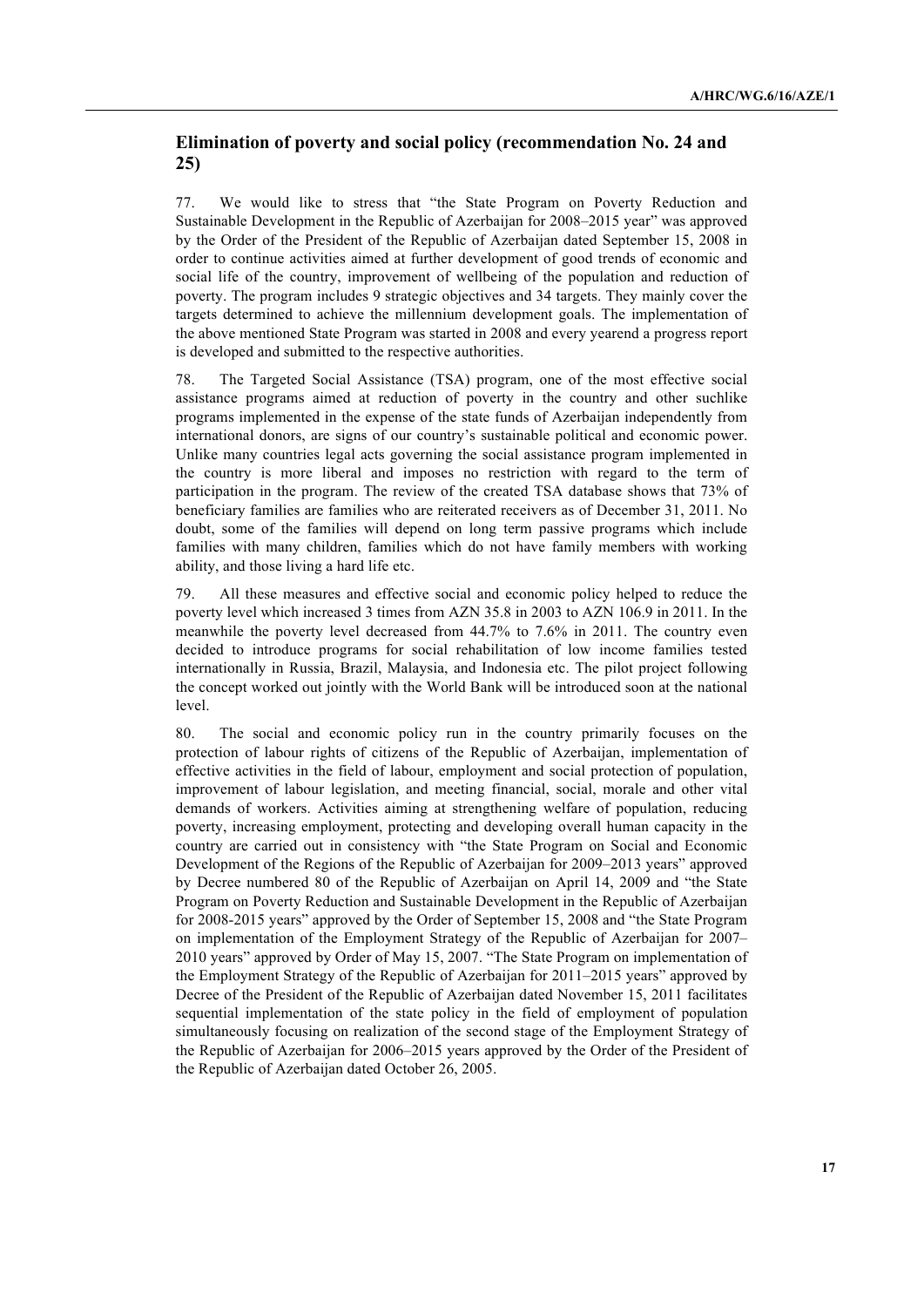# **Refugees and internally displaced persons (recommendation No. 27 and 31)**

81. The conflict which was started by Armenian aggression against Azerbaijan in 1987- 88 led to the occupation of Nagorny Karabakh and seven neighboring regions of the Republic of Azerbaijan, namely Lachin, Kalbajar, Agdam, Fizuli, Jabrayil, Gubadli and Zangilan. Around 30 thousand Azerbaijanis were killed and about one million people became refuges and internally displaced persons during the war. The activities conducted by the Government of Azerbaijan focusing on employment, education, life style, social and medical requirements of this category of people are conducted stage-by-stage and substantially following the principle of sequent handling of social, housing and daily problems of families living a rather hard life commensurate with the relevant state programs approved by the head of state.

82. Following "the State Program for Improving Living Conditions and Increasing Employment of Refugees and Internally Displaced Persons" approved by the Order of the President of the Republic of Azerbaijan dated July 1, 2004 removal of 12 campsites erected in the country was completed in December, 2007 and 863,4 million money allocated from the Reserve Fund of the President of the Republic of Azerbaijan (AZN 17 million), the State Oil Fund (AZN 799,4 million) and other sources (AZN 47 million) was spent to build 45 settlements and private houses in the area covering 830 square meters for 15 thousand families with more than 68 thousand IDPs, and 109 schools, 5 music schools, 24 nursery schools, 22 health care facilities and 22 communication centers which are operational now.

83. With regard to the recommendation No. 27 we would like to state that IDPs enjoy the same rights and privileges as other citizens of the country. Moreover, there are particular laws (Laws of the Republic of Azerbaijan on the Status of Refuges and IDPs and on social protection of IDPs and people equated to them) which provide further rights and benefits for them. The Government approved the procedures for distributing plot of land among IDPs to get them involved in farming. They also enjoy the right of purchasing places of residence within the country like other citizens which gives no reason for considering their status lost.

84. The issues like lost property, ownership compensation and reimbursement will be reviewed in the course of resolution of the conflict provoked as a result of Armenia's military aggression. IDPs also have the right to apply to the European Court of Human Rights for reimbursing the lost incurred by Armenia. Civil case began upon the application of a group of IDPs of our country for being compensated for the loss incurred by Armenia is under consideration of the European Court of Human Rights.

85. Furthermore, we would like to indicate that more than 450 meetings were held with representatives of foreign countries, international financial institutions and humanitarian organizations and more than 250 visits were made to densely-populated temporary lodgings of IDPs by diplomatic representative offices, delegates of well-known international organizations being on an official visit in the country.

# **Complying with recommendations made by treaty bodies and ensuring rights of asylum seekers and ethnic minorities (recommendation No. 28)**

#### **Cooperation with the UN Treaty Bodies on human rights**

86. The Government of the Republic of Azerbaijan submits periodical reports in a timely manner to the UN Treaty Bodies (the Human Rights Committee, the Committee for the Prevention of Torture, the Committee on the Elimination of Discrimination against Women, the Committee on Economic, Social and Cultural Rights, the Committee on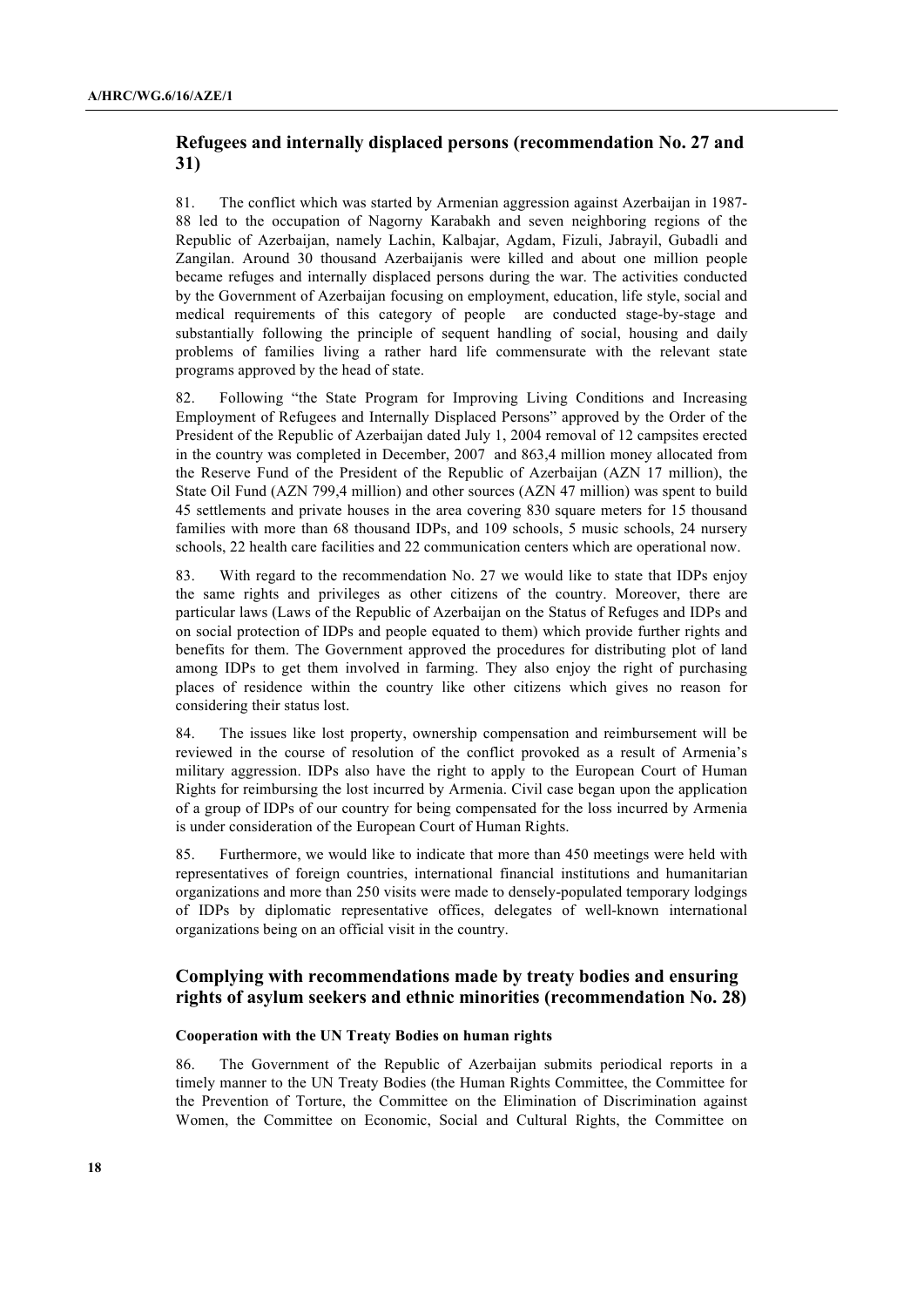Migrant Workers, the Committee on the Rights of the Child), concluding observations of the Treaty Bodies are translated into Azerbaijani and distributed to raise awareness of the population. Moreover, the Government of the Republic of Azerbaijan joined new reporting procedures for submission of reports to the Committee for the Prevention of Torture. The relevant measures are undertaken to implement the recommendations of the Treaty Bodies in line with the domestic procedures.

#### **Promoting rights of migrants, asylum seekers and ethnic minorities**

87. The Republic of Azerbaijan ensures rights and freedoms of all persons irrespective of their ethnic origin, race, religion, language or gender or vulnerable people, however "monitoring" these groups might lead to restriction of their rights. In general, it is not clear what exactly meant by "to monitor" in Recommendation numbered 28.

88. The State Migration Policy Concept of the Republic of Azerbaijan adopted in 2004 stands behind the recent legal and institutional migration initiatives. The State Migration Program of the Republic of Azerbaijan for 2006-2008 years was adopted in 2006 by the Order of the President of the Republic of Azerbaijan. Many legal acts are adopted in the field of migration such as Laws on legal status of foreigners and stateless persons, on immigration, on labour migration, on approval of the Statute for transit regulations of foreigners and stateless persons from the territory of the Republic of Azerbaijan, and the Republic of Azerbaijan acceded to the UN Convention on the Protection of the Rights of All Migrant Workers and Members of their Families as well as the Protocol against the Smuggling of Migrants by Land, Sea and Air, supplementing the Convention against Transnational Organized Crime.

89. It must be stressed that the President of the Republic of Azerbaijan issued a Decree on March 4, 2009 for introduction of "single-window" principle to manage migration process. Following the enactment of the Decree documents given to foreigners and stateless persons have been improved and the procedure was defined for issuing individual permits, registration in the place of residence and extending temporary stay in the country according to the single-window principle.

# **IV. Accomplishments, best practices and challenges**

90. The Government of the Republic of Azerbaijan considers education and training on human rights and freedoms as a key and important element for promoting and protecting fundamental human rights and freedoms. In spite of numerous educational activities on human rights we believe that there is still much work to be done in this field and the Government of the Republic of Azerbaijan will continue the respective activities both at the national and international levels.

91. Since Nagorny Karabakh and seven neighboring regions of the Republic of Azerbaijan have been occupied by Armenia, the Republic of Azerbaijan is unable to ensure implementation of obligations in the field of human rights in the areas currently which are under the control of the Republic of Armenia. The Republic of Azerbaijan is unable to carry out provisions of international agreements on human rights to which it is party in the territories occupied by Armenia. The Government of the Republic of Azerbaijan bears no responsibility for violations of human rights in the occupied territories until they are liberated from the Armenian occupation. In order to provide better protection of international law, including human rights standards and principles in occupied territories of our country, first of all Armenian aggression against Azerbaijan must be ended and Armenia must withdraw its troops from the occupied territories of Azerbaijan. The Republic of Azerbaijan supports peaceful settlement of the conflict between Azerbaijan and